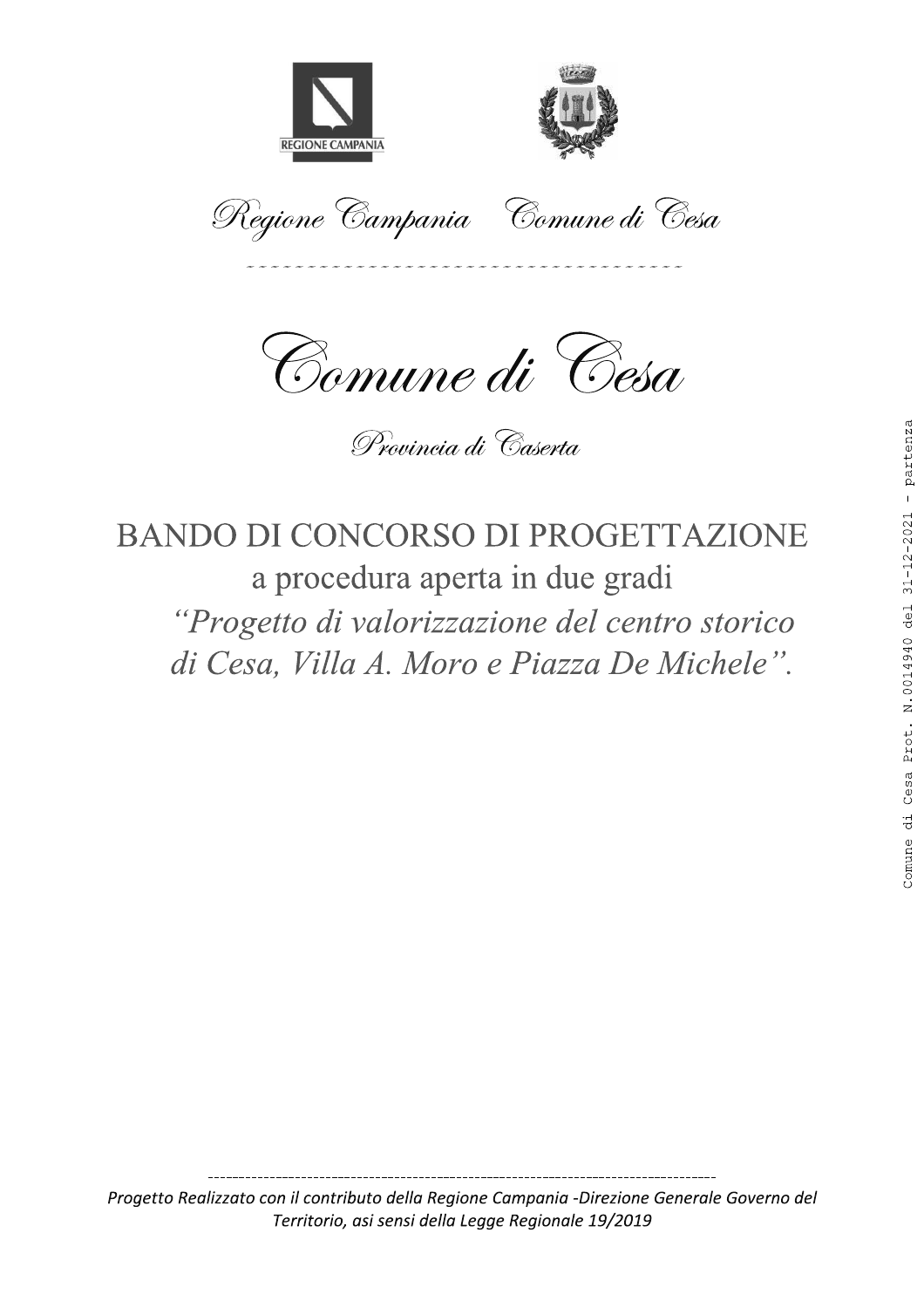



Regione Campan

Comune di Cesa

# Sommario

### 1) INFORMAZIONI GENERALI

Ente banditore

Coordinamento

Tipologia della procedura concorsuale

Oggetto del Concorso

Costo stimato per la realizzazione dell'opera

2) CALENDARIO E DOCUMENTAZIONE DI CONCORSO

#### Calendario

Documentazione di concorso

3) RIFERIMENTI NORMATIVI ALLE REGOLE PROCEDURALI

Riferimenti normativi

Soggetti ammessi alla partecipazione – Requisiti di ordine GENERALE E di idoneità professionale

Requisiti speciali di capacità economico-finanziaria e tecnico-organizzativa e mezzi di prova per l'affidamento dei successivi servizi di architettura e ingegneria

REQUISITI ECONOMICO-FINANZIARI DI CUI ALL'ART. 83, CO.1, LETTERA B) DEL D.LGS. 50/2016

REQUISITI DI CAPACITÀ TECNICA E PROFESSIONALE DI CUI ALL'ART. 83, COMMA 1, LETTERA C) DEL D.LGS. 50/2016

Soccorso istruttorio

Subappalto

Avvalimento

Motivi di esclusione e limiti di partecipazione

Condizioni di partecipazione

Diritto d'autore

Lingue del concorso e sistema di misura

4) FASE DI 1º GRADO DEL CONCORSO

ASE DI 1º GRADO DEL CONCORSO<br>
Elaborati progettuali richiesti per il 1º grado<br>
Oocumentazione amministrativa richiesta per il 1º grado<br>
Nichiesta chiarimenti per il 1º grado<br>
Commissione giudicatrice<br>
Commissione giudicatr Elaborati progettuali richiesti per il 1º grado Documentazione amministrativa richiesta per il 1º grado Richiesta chiarimenti per il 1º grado Commissione giudicatrice

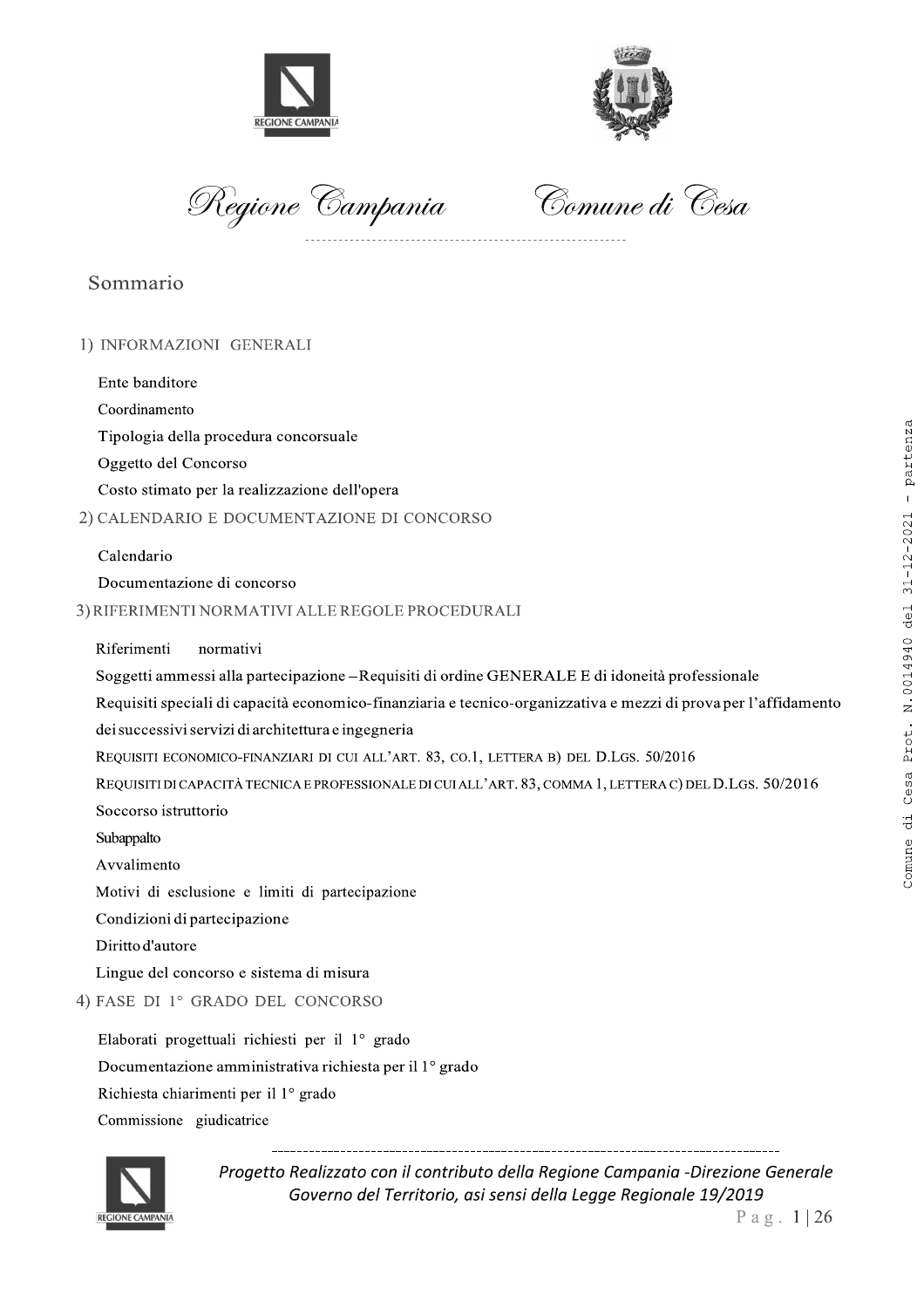



Regione Campan

Comune di Cesa

Procedura e criteri di valutazione per il 1º grado 5)FASEDI2°GRADODELCONCORSO

Elaborati progettuali richiesti per il  $2^{\circ}$  grado Richiesta chiarimenti per il 2° grado Commissione giudicatrice per il 2° grado Procedura e criteri di valutazione per il 2° grado Graduatoria provvisoria - verifica dei requisiti del vincitore - Graduatoria definitiva Premi EASED12" GRADODELCONCORSO<br>
Ekshiesta shinafmongi per il 2" grado<br>
Rishiesta shinafmoni per il 2" grado<br>
Containsione giudicatrice per il 2" grado<br>
Condutatori pervyisionia - erifica dei requisiti del vincitore - Graduator

# 6) OPERAZIONI CONCLUSIVE

Affidamento dell'incarico

7) PROTEZIONE DEI DATI PERSONALI E TUTELA GIURISDIZIONALE

Informativa ai sensi dell'art. 13 del D.Lgs. n. 196/2003

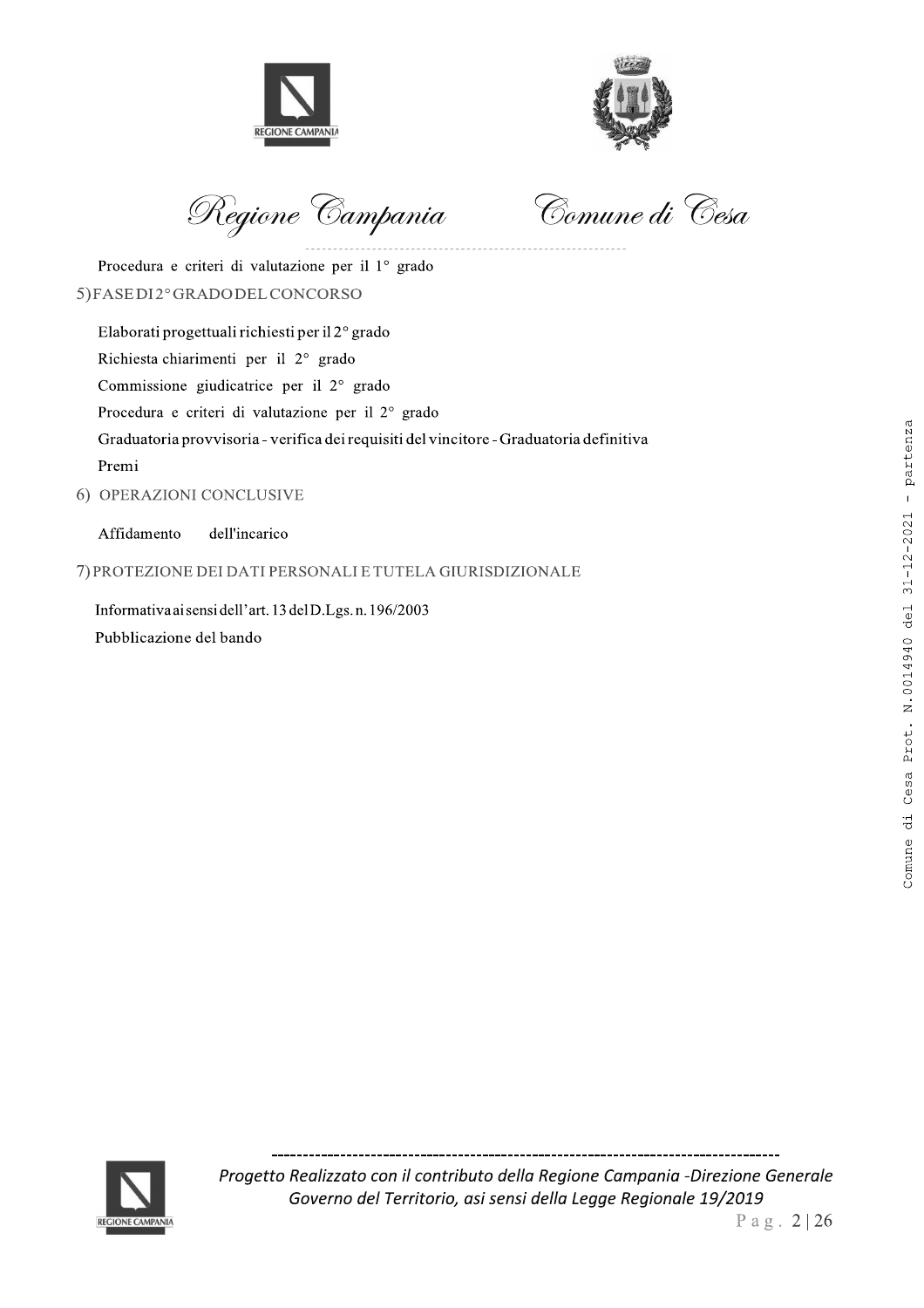



Regione Campania

Comune di Cesa

# 1) INFORMAZIONI GENERALI

1.1) ENTE BANDITORE Denominazione: COMUNE DI CESA – Piazza A. De Gasperi, 1 – 81030 – Cesa (CE)

1.2) COORDINAMENTO Responsabile Unico del Procedimento (R.U.P.): arch. Giacomo Petrarca

Email: tecnico@comune.cesa.ce.it Pec: areaurbanistica@pec.comune.cesa.ce.it

# 1.3) TIPOLOGIA DELLA PROCEDURA CONCORSUALE

Il ricorso alla procedura concorsuale indetta dal Comune di Cesa è stato approvato con DELIBERA n. 71 del 31.03.2021.

È adottata una procedura aperta in due gradi.

In particolare:

 $\triangleright$  1° grado (elaborazione idea progettuale):

la partecipazione al 1<sup>°</sup> grado è aperta a tutti i soggetti ammessi di cui al punto 3.2 del presente Bando, fatti salvi i casi di esclusione di cui al punto 3.6.

In questa fase i partecipanti dovranno elaborare una proposta ideativa che, nel rispetto dei costi, del Programma di Concorso e delle prestazioni richieste, permetta alla Commissione Giudicatrice di scegliere, secondo i criteri di valutazione di cui al punto 4.6, le migliori 5 proposte selezionate da inserire nella graduatoria, da ammettere al 2<sup>o</sup> grado (se il numero dei partecipanti è inferiore a 5, verranno ammesse tutte le proposte progettuali);

 $\geq 2^{\circ}$  grado (elaborazione progettuale):

La partecipazione al  $2^{\circ}$  grado è riservata agli autori delle 5 migliori proposte ideative, che sviluppate nel rispetto dei costi, del Programma di Concorso e delle prestazioni richieste, saranno valutati dalla Commissione giudicatrice, che, applicando i criteri di valutazione di cui al punto 5.6, formulerà la graduatoria, individuando la proposta progettuale vincitrice.

# **1.4) OGGETTO DEL CONCORSO**

L'Amministrazione comunale di Cesa ha deciso di indire un concorso di idee con l'obiettivo di avviare un processo virtuoso di miglioramento diffuso del centro storico, attraverso l'elaborazione



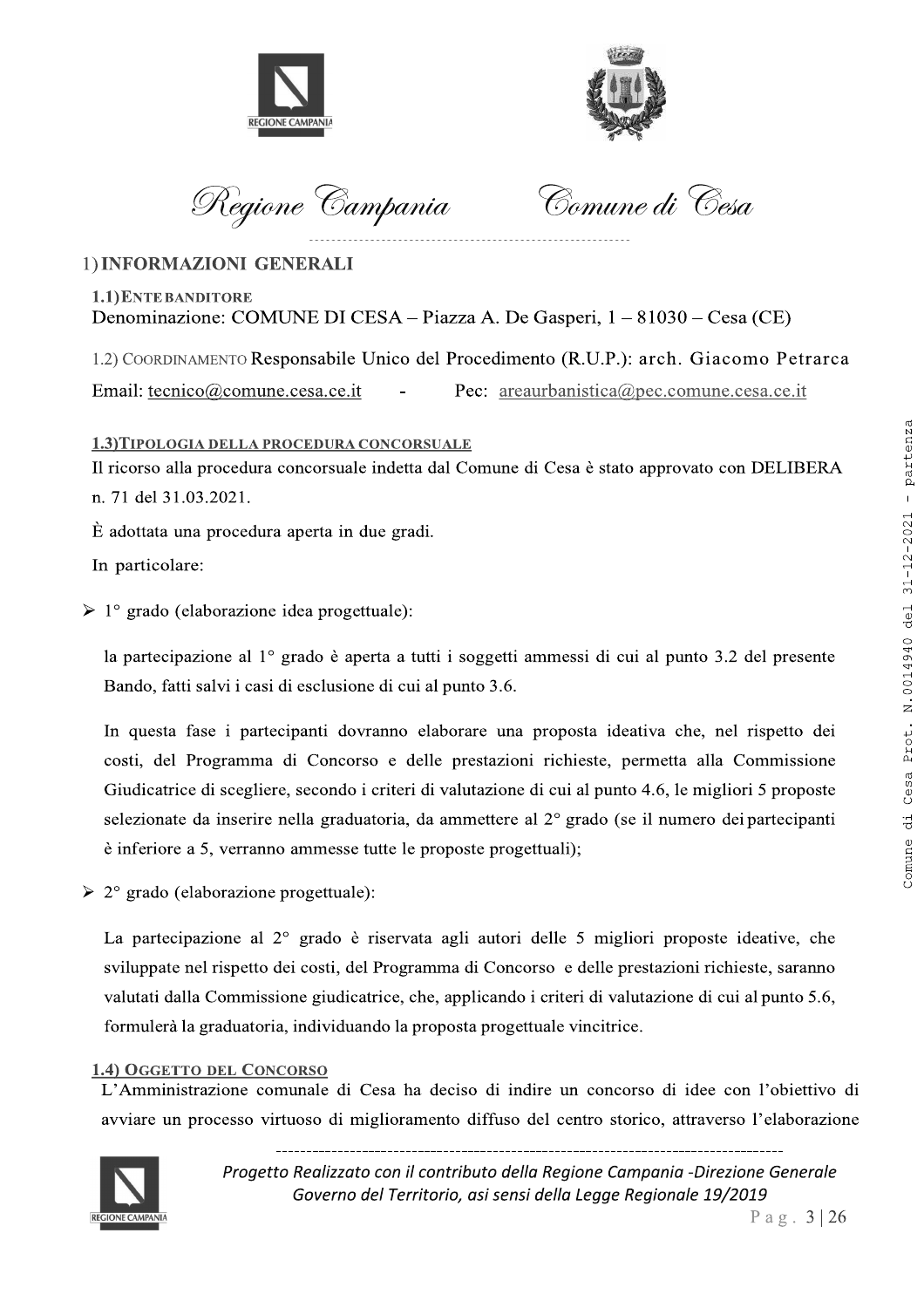



Regione Campania

Comune di Cesa

da parte dei concorrenti di una proposta ideativa che miri alla rigenerazione urbana integrata del centro storico di Cesa.

La finalità del concorso è quella di dare slancio al centro commerciale di Cesa e Villa A. Moro e Piazza De Michele attraverso la messa in atto di misure sia di tipo urbanistico sia di marketing territoriale capaci di iniettare elementi di vitalità e di presidio sociale sul territorio del centro storico di Cesa, evitando così fenomeni di progressivo abbandono e di rarefazione delle reti socioeconomiche un tempo attive. Le misure proposte dovranno prevedere interventi sugli spazi commerciali sfitti e sulla possibilità di far nascere nuove attività, sia attraverso misure legate ad incentivi o contributi sia attraverso il coinvolgimento del mondo associazionistico e delle categorie economiche, al fine di animare lo spazio urbano di riferimento e promuovere così le nuove attività. Oggetto del presente Concorso di progettazione è l'acquisizione, dopo l'espletamento del secondo grado, di un progetto con livello di approfondimento pari a quello di un "Progetto di fattibilità tecnica ed economica"<sup>1</sup>, con la conseguente individuazione del soggetto vincitore a cui, previo reperimento delle risorse economiche necessarie, affidare, con procedura negoziata senza bando, le fasi successive della progettazione.

# 1.5) COSTO STIMATO PER LA REALIZZAZIONE DELL'OPERA

Il costo stimato per la realizzazione dell'opera, comprensivo degli oneri della sicurezza, è di  $\epsilon$  1.300.000,00 al netto di I.V.A.

Nella tabella seguente, il costo stimato di realizzazione dell'opera viene articolato nelle diverse categorie di lavoro previste, identificate secondo i codici "ID-Opere" di cui al D.M. 17 giugno 2016 in materia di corrispettivi professionali per i Servizi di Architettura e Ingegneria:

| Categoria | Destinazione<br>funzionale | "ID-Opere" | Grado di<br>complessità | Corrispondenza<br>L.143/1949<br>Classi e<br>Categorie | Incidenza<br>percentuale | Importo    |
|-----------|----------------------------|------------|-------------------------|-------------------------------------------------------|--------------------------|------------|
| Edilizia  | residenziale               | E06        | 0.95                    | I/c                                                   | 20                       | 260,000,00 |

<sup>&</sup>lt;sup>1</sup> Per effetto dell'art.216 comma 4 del codice, fino all'entrata in vigore del Regolamento di cui all'articolo 216, comma 27-octies dello stesso codice, i contenuti del progetto di fattibilità tecnico-economica sono quelli previsti, per il progetto preliminare, dal D.P.R. n. 207/2010 (dall'art.17 all'art.23).

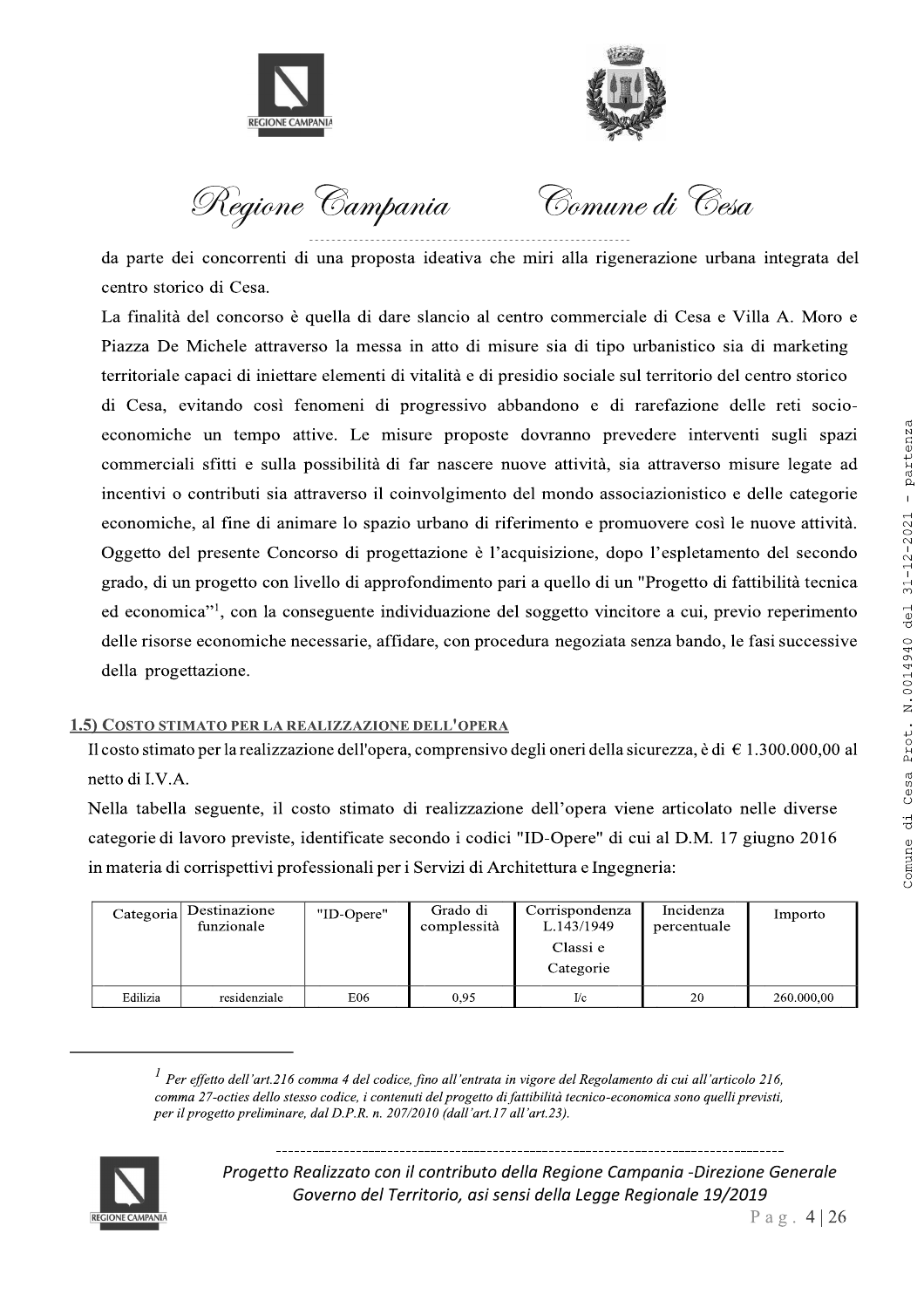



Regione Campania

Comune di Cesa

| Infrastrutture                                                           | Viabilità e | $V_{02}$        | 0.45 | VI/a  | 40 | 520.000,00 |  |
|--------------------------------------------------------------------------|-------------|-----------------|------|-------|----|------------|--|
|                                                                          | Piazze      |                 |      |       |    |            |  |
| Paesaggio                                                                | Interventi  | P <sub>02</sub> | 0.85 |       | 25 | 325.000,00 |  |
|                                                                          | a verde     |                 |      |       |    |            |  |
| Impianti                                                                 | Impianti    | IA.03           | 1,15 | III/c | 15 | 195.000,00 |  |
|                                                                          | elettrici   |                 |      |       |    |            |  |
| Costo stimato per la realizzazione dell'opera (compresi oneri sicurezza) |             |                 |      |       |    |            |  |

La suddivisione nelle "ID-opere" indicate in tabella non è vincolante ai fini dello sviluppo delle proposte progettuali e costituisce mero parametro di riferimento per l'individuazione dei requisiti speciali tecnicoorganizzativi e per il calcolo dei corrispettivi relativi alle prestazioni professionali richieste, in applicazione del decreto di cui all'art.24 comma 8 del D.Lgs.50/2016 e ss.mm.ii.

Comune di Cesa Prot. N.0014940 del 31-12-2021 - partenza

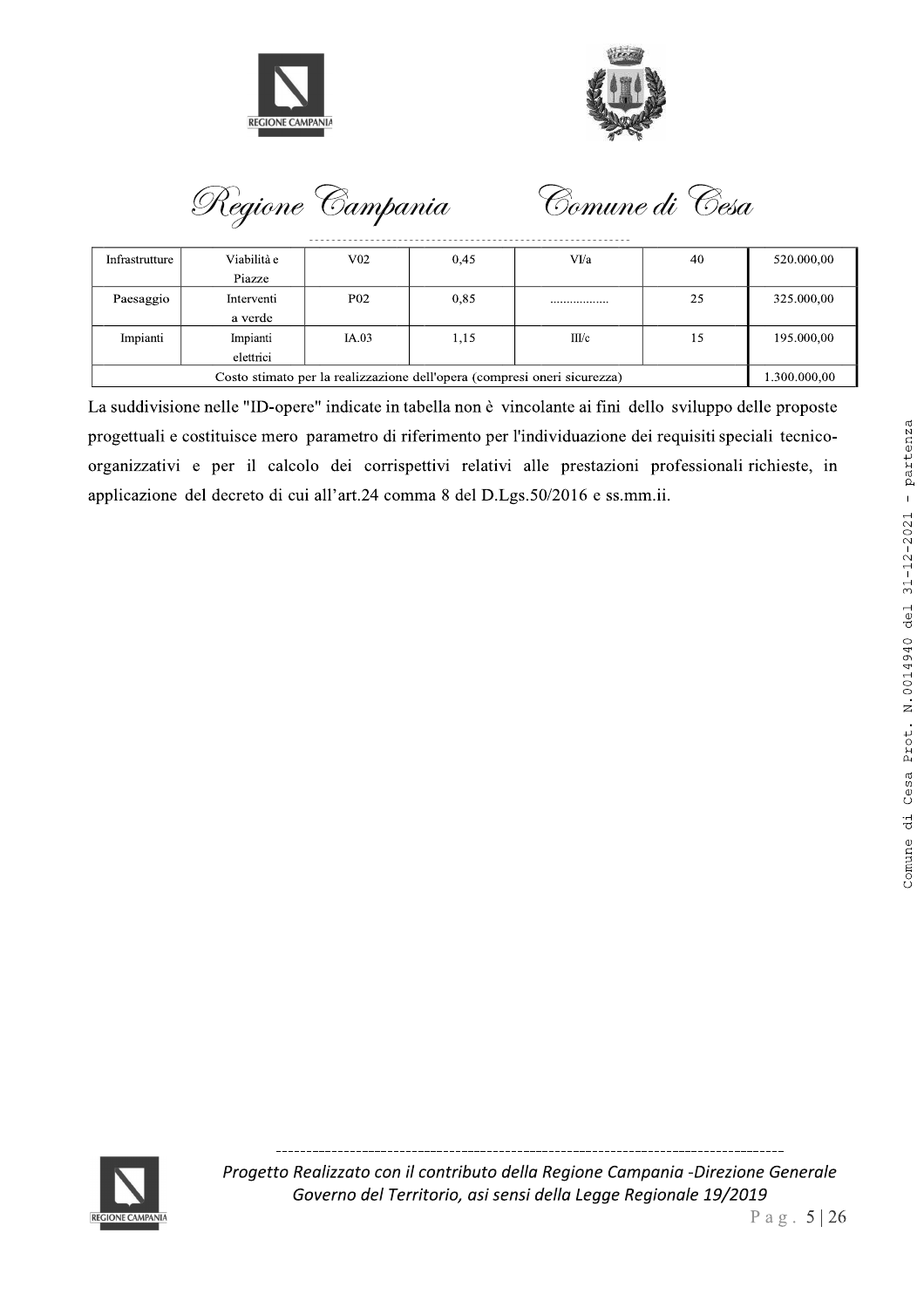



 Regione Campania — Comu.

Comune di Cesa

# 2) CALENDARIO E DOCUMENTAZIONE DI CONCORSO CALENDARIO

# 2.1)Calendario

| Oggetto                                                                                                                                             | Data        |
|-----------------------------------------------------------------------------------------------------------------------------------------------------|-------------|
| Pubblicazione                                                                                                                                       | 27/12/21    |
|                                                                                                                                                     |             |
| Apertura del periodo per la richiesta di chiarimenti di 1º grado                                                                                    | 10/01/22    |
| Chiusura del periodo per la richiesta di chiarimenti di 1° grado,<br>entro il                                                                       | 20/01/22    |
| Pubblicazione verbale richieste chiarimenti e relative risposte fase<br>1° grado, entro il                                                          | 27/01/22    |
| Apertura invio degli elaborati e della documentazione<br>amministrativa per il 1° grado                                                             | 28/01/22    |
| Chiusura invio elaborati e documentazione amministrativa per il 1º<br>grado, entro le<br>ore 12:00 del giorno                                       | 25/02/22    |
| Lavori della commissione giudicatrice, con pubblicazione dei codici<br>alfanumerici dei progettuali ammessi al 2° grado entro il                    | 25/03/22    |
| Apertura del periodo per la richiesta di chiarimenti di 2° grado, il                                                                                | 28/03/22    |
| Chiusura del periodo per la richiesta di chiarimenti di 2° grado<br>entro il                                                                        | 04/04/22    |
| Pubblicazione verbale richieste chiarimenti e relative risposte 2°<br>grado, entro il                                                               | 15/04/22    |
| Apertura del periodo per l'invio degli elaborati e dell'eventuale<br>documentazione amministrativa per il 2° grado, il                              | 18/04/22    |
| Progetto Realizzato con il contributo della Regione Campania -Direzione Generale<br>Governo del Territorio, asi sensi della Legge Regionale 19/2019 | Pag. $6 26$ |

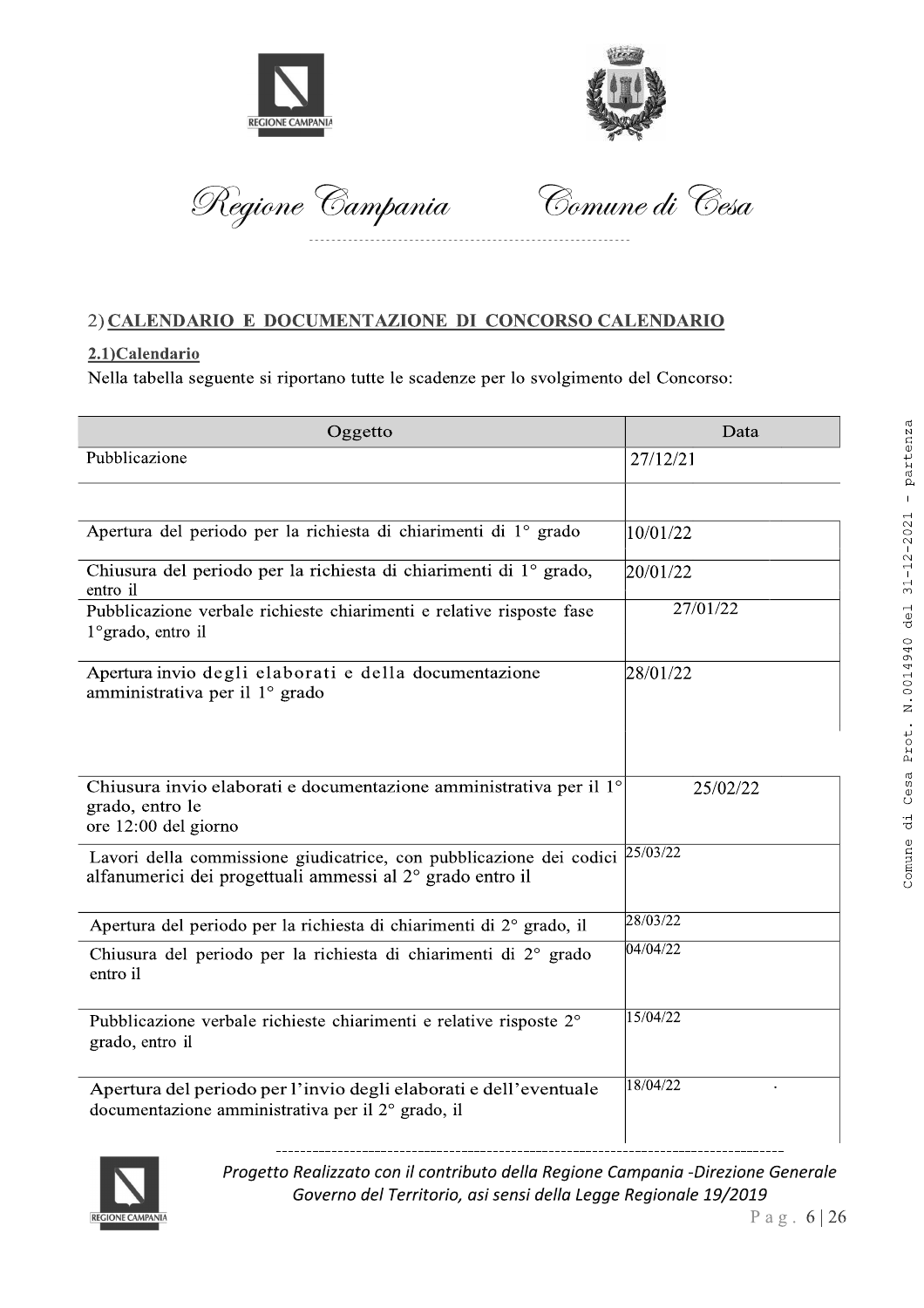



Regione Campania

Comune di Cesa

| Chiusura del periodo per l'invio degli elaborati e della<br>documentazione amministrativa per il 2° grado, entro le ore<br>$12:00$ del                                                                                                 | 24/05/22     |
|----------------------------------------------------------------------------------------------------------------------------------------------------------------------------------------------------------------------------------------|--------------|
| Lavori della Commissione giudicatrice, entro il                                                                                                                                                                                        | Da definirsi |
| Seduta pubblica decriptazione documenti amministrativi e<br>proclamazione graduatoria provvisoria, il                                                                                                                                  | Da definirsi |
| Verifica dei requisiti di ordine generale e di<br>professionale, pubblicazione<br>idoneità<br>della<br>graduatoria definitiva con la proclamazione del<br>vincitore, unitamente ai verbali della Commissione<br>giudicatrice, entro il | Da definirsi |
| Pubblicazione dei progetti entro il                                                                                                                                                                                                    | Da definirsi |
| Mostra dei progetti, con eventuale pubblicazione, entro il                                                                                                                                                                             | Da definirsi |

# 2.2) DOCUMENTAZIONE DI CONCORSO

L'Ente banditore fornisce la seguente documentazione:

- > Bando/Disciplinare di Concorso;
- > Modulistica di Concorso:
	- Allegato A Domanda di partecipazione;
	- Planimetria in formato digitale  $\mathbf{r}$

pubblicata La suddetta documentazione è sul sito web del Comune di Cesa https://www.comune.cesa.ce.it/

# 3) RIFERIMENTI NORMATIVI ALLE REGOLE PROCEDURALI

#### 3.1) RIFERIMENTI NORMATIVI

Nella tabella seguente si riportano i riferimenti normativi: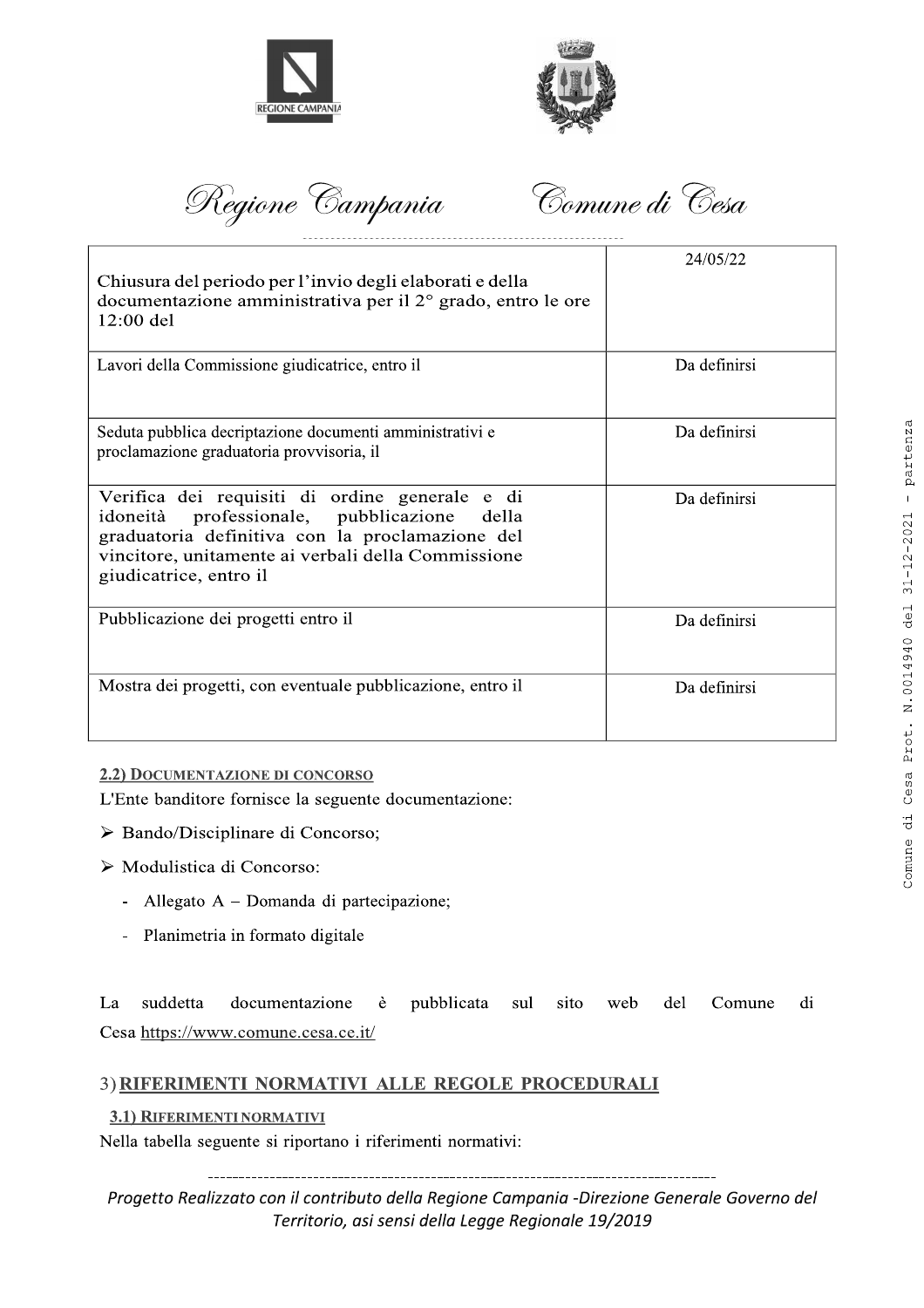



Regione Campan

Comune di Cesa

A livello nazionale:

- $\triangleright$  D.Lgs. 18 aprile 2016, n. 50 e ss.mm.ii. (in seguito: codice) art. 154 co. 4;
- D.M. (Giustizia) 17 giugno 2016.

Linee Guida - Orientamenti ANAC:

> Linee Guida ANAC n. 1 sui Servizi di Architettura e Ingegneria, di attuazione del D.Lgs.  $50/2016$ , così come modificato al D.Lgs.  $56/2017$  – Delibere ANAC n. 973 del 14 settembre 2016 e n. 138 del 21 febbraio 2018 (in seguito: Linee Guida n. 1);

### 3.2) SOGGETTI AMMESSI ALLA PARTECIPAZIONE - REQUISITI DI ORDINE GENERALE E DI IDONEITÀ PROFESSIONALE

Possono partecipare al concorso i soggetti di cui all'art. 46, comma 1 del D.Lgs. 50/2016, che non siano soggetti alle cause di esclusione di cui all'art.80 dello stesso codice e che siano in possesso dei seguenti requisiti di idoneità professionale:

 $\triangleright$  (per professionisti) Iscrizione, al momento della partecipazione alla gara, al relativo albo professionale previsto dai vigenti ordinamenti, ovvero abilitati all'esercizio della professione secondo le norme dei Paesi dell'Unione europea cui appartiene il soggetto.

Il concorrente non stabilito in Italia ma in altro Stato Membro o in uno dei Paesi di cui all'art. 83, co 3 del Codice, presenta dichiarazione giurata o secondo le modalità vigenti nello Stato nel quale è stabilito, inserendo la relativa documentazione dimostrativa nel sistema AVC pass.  $\ge$  D.I.gs 18 aprile 2016, n. 50 e so.mm.ii. (in seguito coolice) - art.154 cu.4;<br>  $\ge$  D.M. (Giustezio) 17 giugno 2016,<br>
Line Guida - Oristanteral ANAC:<br>
Line Guida ANAC n. 1 sui Sorizi di Architettura e Ingegaratia,

 $\triangleright$  (per Società di ingegneria e S.T.P) Iscrizione nel registro tenuto dalla Camera di commercio industria, artigianato e agricoltura.

Il concorrente non stabilito in Italia ma in altro Stato Membro o in uno dei Paesi di cui all'art. 83, co 3 del Codice, presenta dichiarazione giurata o secondo le modalità vigenti nello Stato nel quale è stabilito, inserendo la relativa documentazione dimostrativa.

# 2 ghihjkvrnnv|uursoypqkposumvryoqwmylmvxqkmv}qyrvqwmylmvxqk STABILI/GEIE<sup>2</sup>

Ferma restando la possibilità di partecipare al concorso come professionista singolo o associato o come

<sup>3.2.1)</sup> RAGGRUPPAMENTI TEMPORANEI/CONSORZI QRDINARI/CONSORZI<br>
STABILI/GEIE<sup>2</sup><br>
Jerma restando la possibilità di partecipare al concorso come professionista singolo o associato o come<br> *Tuppo* Europeo di Interesse Economico<br>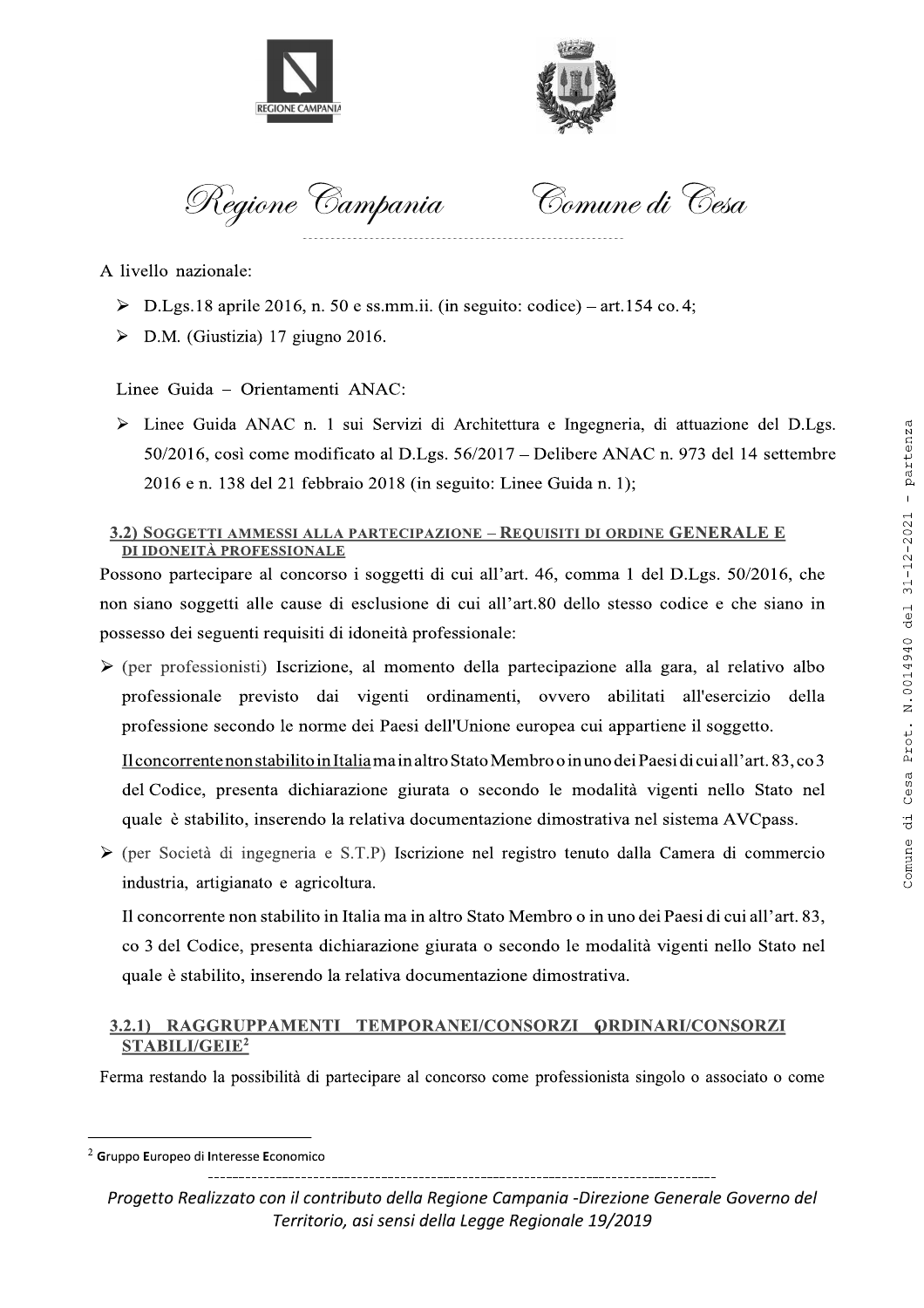



Regione Campania

Comune di Cesa

uno dei soggetti di cui all'art.46 comma 1 del codice, e fatta salva, per il vincitore, l'opzione di cui all 'art. 152 comma 5 del codice dei contratti di costituire un raggruppamento temporaneo a valle della procedura concorsuale, al fine di dimostrare il possesso dei requisiti speciali - il concorrente può scegliere di partecipare al concorso con raggruppamenti temporanei o consorzi ordinari, anche se non ancora costituiti. Ai soggetti già costituiti in forma associata si applicano le disposizioni di cui agli artt. 47 e 48 del Codice dei contratti.

Sono ammessi esclusivamente Raggruppamenti Temporanei verticali e misti in quanto il presente disciplinare prevede la suddivisione delle prestazioni in principali e secondarie.

I Raggruppamenti temporanei dovranno comprendere, quale progettista, un giovane professionista in possesso di laurea e abilitato da meno di cinque anni all'esercizio della professione secondo le norme dello Stato membro dell'Unione Europea di residenza, così come disposto dall'art. 4 del D.M. 263/2016, in attuazione dell'art. 24, comma 5, del Codice dei contratti.

I Concorrenti che si presentano in forma associata dovranno possedere i requisiti di partecipazione nei termini di seguito descritti.

Ai Consorzi ordinari e ai GEIE si applica la disciplina prevista per i Raggruppamenti temporanei, in quanto compatibile. Nei Consorzi ordinari, il Consorziato che assume la quota maggiore di attività riveste il ruolo di capofila che dovrà essere assimilato al mandatario.

Si precisa altresì che ai Consorzi ordinari, giusta deliberazione dell'Autorità per la Vigilanza sui Contratti Pubblici di Lavori, Servizi e Forniture n. 114 del 13/12/2006, non si applicano il comma 8 dell'art. 48 del Codice, nella parte in cui si prevede l'impegno a conferire mandato collettivo speciale con rappresentanza ad uno di essi, e i commi 12 e seguenti del citato art. 48.

In particolare, con riferimento a ciascun grado di Concorso:

- $\blacktriangleright$ È vietato ai Concorrenti di partecipare alla procedura in più di un Raggruppamento temporaneo/Consorzio ordinario/GEIE.
- È vietato al Concorrente, che partecipa alla procedura in Raggruppamento/Consorzio Ordinario/GEIE,  $\blacktriangleright$ di partecipare anche in forma individuale.

Il medesimo divieto sussiste per i liberi professionisti, qualora partecipi al Concorso, sotto qualsiasi forma, una società di professionisti o una società d'ingegneria della quale gli stessi liberi professionisti svolgano il ruolo di amministratore, socio, dipendente, consulente o collaboratore a progetto.

La violazione di tali divieti comporta l'ESCLUSIONE dal Concorso di tutti i Concorrenti coinvolti.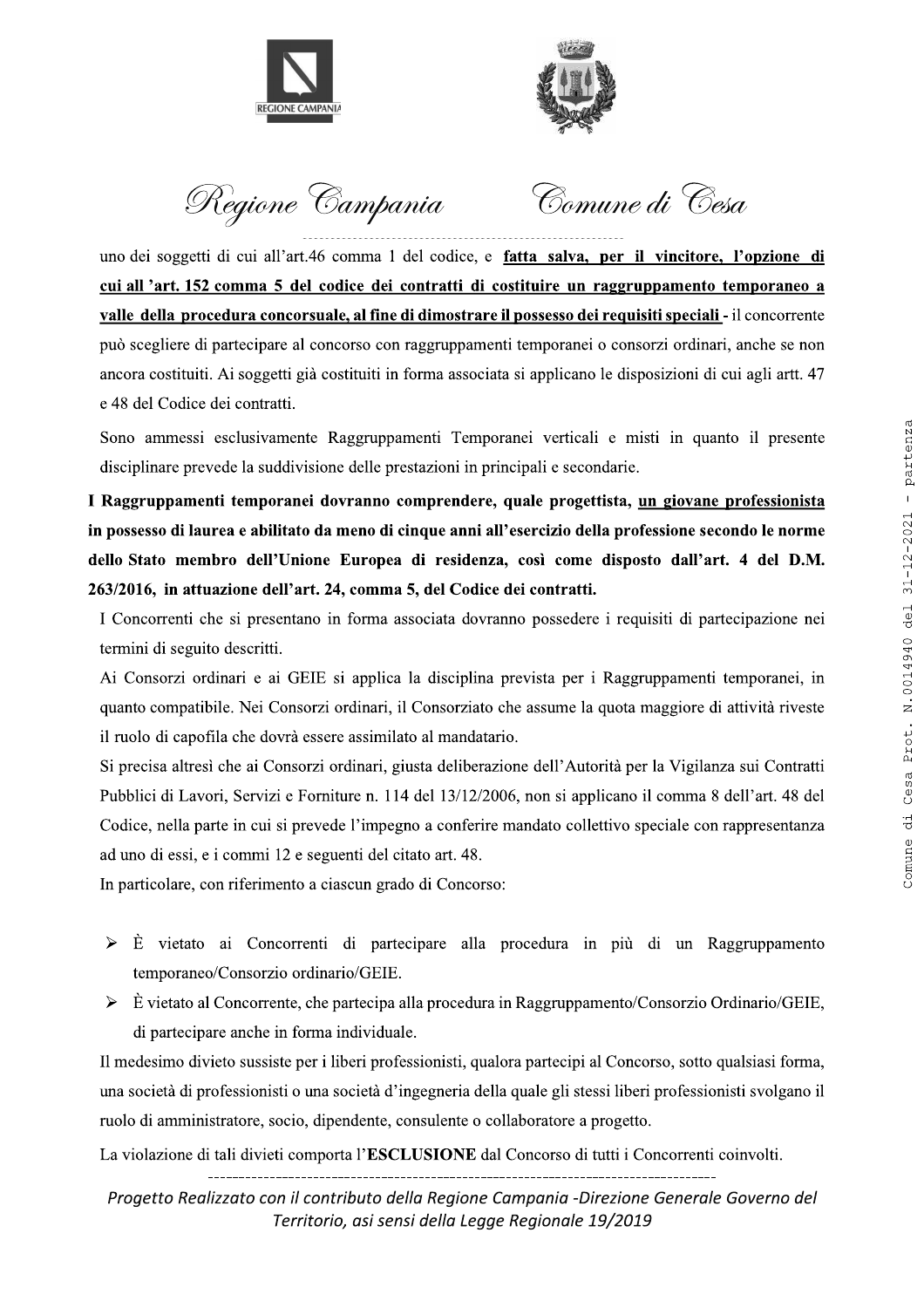



 $\overline{a}$ Regione Campan

 --

**Example 2**<br>
Solution Complete into Constraint Commute dd Costs and the set of the set of the set of the set of the set of the set of the set of the set of the set of the set of the set of the set of the set of the set of Se il concorrente partecipa come Consorzio stabile, di cui agli articoli 46, comma 1, lettere f) del Codice, dovrà indicare per quali Consorziati il Consorzio concorre; a questi ultimi è vietato partecipare, in qualsiasi altra forma, alla gara. In caso di violazione sono **ESCLUSI** dalla gara sia il Consorzio che il Consorziato; in caso di inosservanza di tale divieto si applica l'articolo 353 del codice penale. concertion-<br>
concertion-<br>
indicate part quali Consoration at the one of voltation concert; a quasit ultimal  $\hat{r}$  vielate participare, in<br>
instant mirror, a diagram. In case di violazione some ESCLUSH dalla gara sia il

Si precisa che, ai sensi dell'art. 12, comma 3, della Legge n. 81 del 2017, ai Consorzi stabili possono aderire anche professionisti singoli a prescindere dalla forma giuridica rivestita.

Nel caso di Consorzio stabile, i Consorziati designati dal Consorzio per l'esecuzione delle prestazioni non possono, a loro volta, a cascata, indicare un altro soggetto per l'esecuzione.

Qualora il Consorziato designato sia, a sua volta, un Consorzio stabile, quest'ultimo dovrà indicare in sede di gara il Consorziato esecutore.

I requisiti di ordine generale (Assenza delle cause di esclusione di cui all'art. 80 del Codice) devono essere posseduti da:

- > [Nel caso di Raggruppamento temporaneo/GEIE] ciascuno dei partecipanti al Raggruppamento temporaneo/GEIE con esclusione del giovane professionista che non dovrà pertanto presentare la relativa dichiarazione;
- > [Nel caso di Consorzio ordinario] dal Consorzio e da ciascuno degli altri Consorziati indicati dal Consorzio ai fini della partecipazione;
- E Nel caso di Consorzio stabile] dal Consorzio e da ciascuno dei Consorziati indicati dal Consorzio ai fini della partecipazione.

#### I requisiti di cui al D.M. 263/2016 dovranno essere posseduti:

- $\triangleright$  [Nel caso di Raggruppamento temporaneo/Consorzio ordinario/GEIE] da ciascun operatore economico associato, in base alla propria tipologia;
- Insulface of Consorzio stabile da ciascuno dei Consorziati indicati dal Consorzio ai fini della partecipazione secondo quanto indica negli artt. 1 e 5 del D.M. 263/2016.

# Il requisito relativo all'iscrizione nel registro delle imprese tenuto dalla Camera di Commercio Industria, Artigianato e Agricoltura dovrà essere posseduto da:

ightable 25 [Nel caso di Raggruppamento temporaneo/GEIE] ciascuno dei partecipanti al Raggruppamento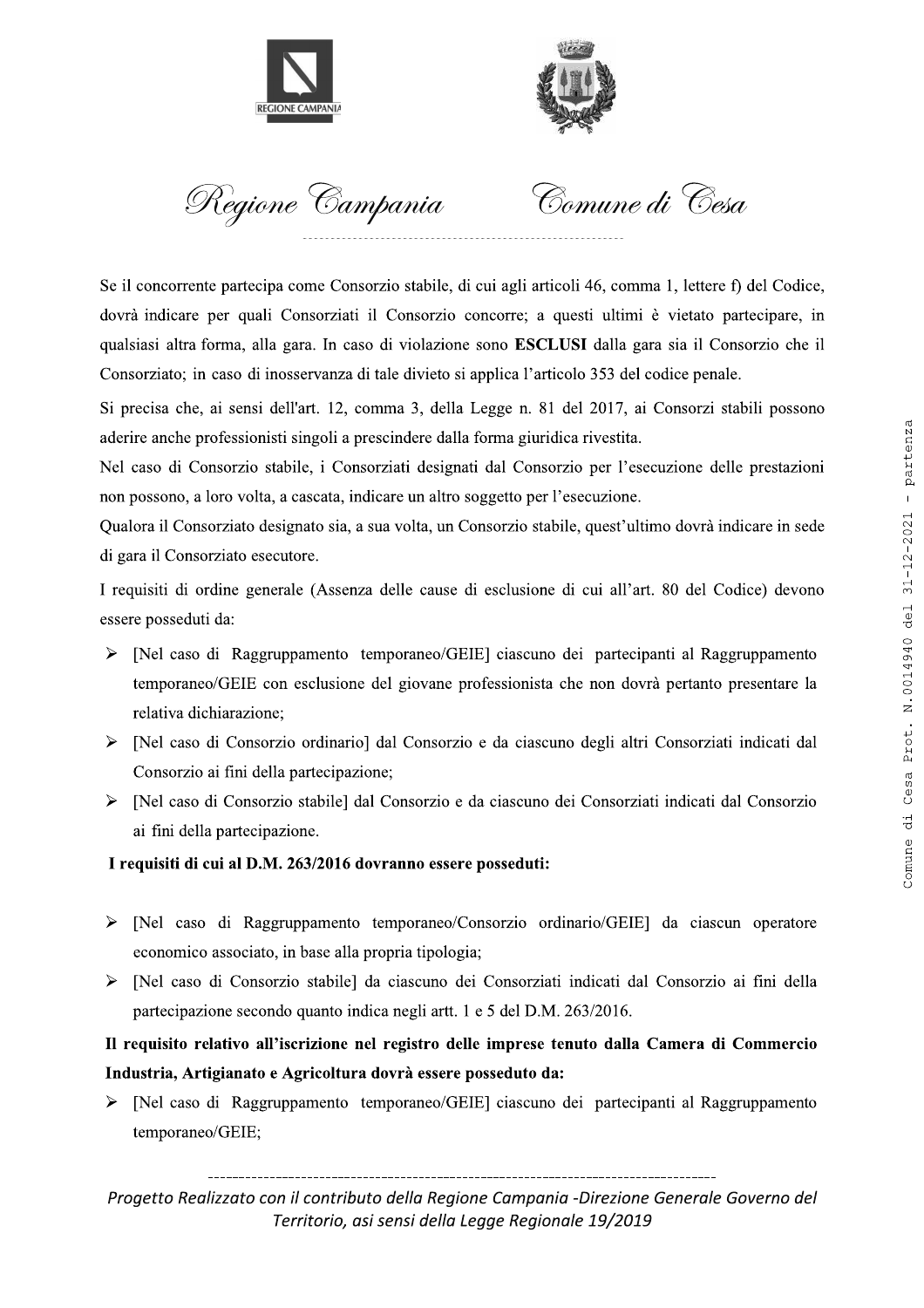



Regione Campania

Comune di Cesa

- > [Nel caso di Consorzio ordinario] dal Consorzio e da ciascuno degli altri Consorziati indicati dal Consorzio ai fini della partecipazione;
- [Nel caso di Consorzio stabile] dal Consorzio e da ciascuno dei Consorziati indicati dal Consorzio ai ➤ fini della partecipazione.

Per la comprova dei requisiti, la stazione appaltante acquisisce d'ufficio i documenti in possesso di pubbliche amministrazioni, previa indicazione, da parte dell'operatore economico, degli elementi indispensabili per il reperimento delle informazioni o dei dati richiesti.

# 3.2.2) GRUPPO DI LAVORO

Ferma restando la possibilità di partecipare al primo grado per il singolo professionista e per tutti gli operatori economici di cui all'art. 46 comma 1 del codice e l'opzione per il vincitore di dimostrare i requisiti speciali di capacità economico-finanziaria e tecnico-professionale a valle della procedura concorsuale nella fase di affidamento dei successivi livelli di progettazione, i partecipanti al 2<sup>°</sup> grado del Concorso dovranno costituire un gruppo di lavoro, producendo, quale documentazione amministrativa per partecipare al secondo grado, una apposita dichiarazione sulla sua composizione che dovrà comprendere le seguenti figure professionali:

1) Progettista architettonico, con ruolo di capo gruppo, con titolo di architetto Sezione A (D.P.R. n.

 $328/01$ :

2) Progettista delle strutture, con titolo di ingegnere Sezione A o architetto Sezione A (D.P.R. n.

 $328/01$ :

3) Progettista degli impianti elettrici e termici con titolo di Ingegnere o di architetto -Sezione A

 $(D.P.R. n. 328/2001)$ 

4) Coordinatore per la sicurezza in fase di progettazione, in possesso dei requisiti professionali ex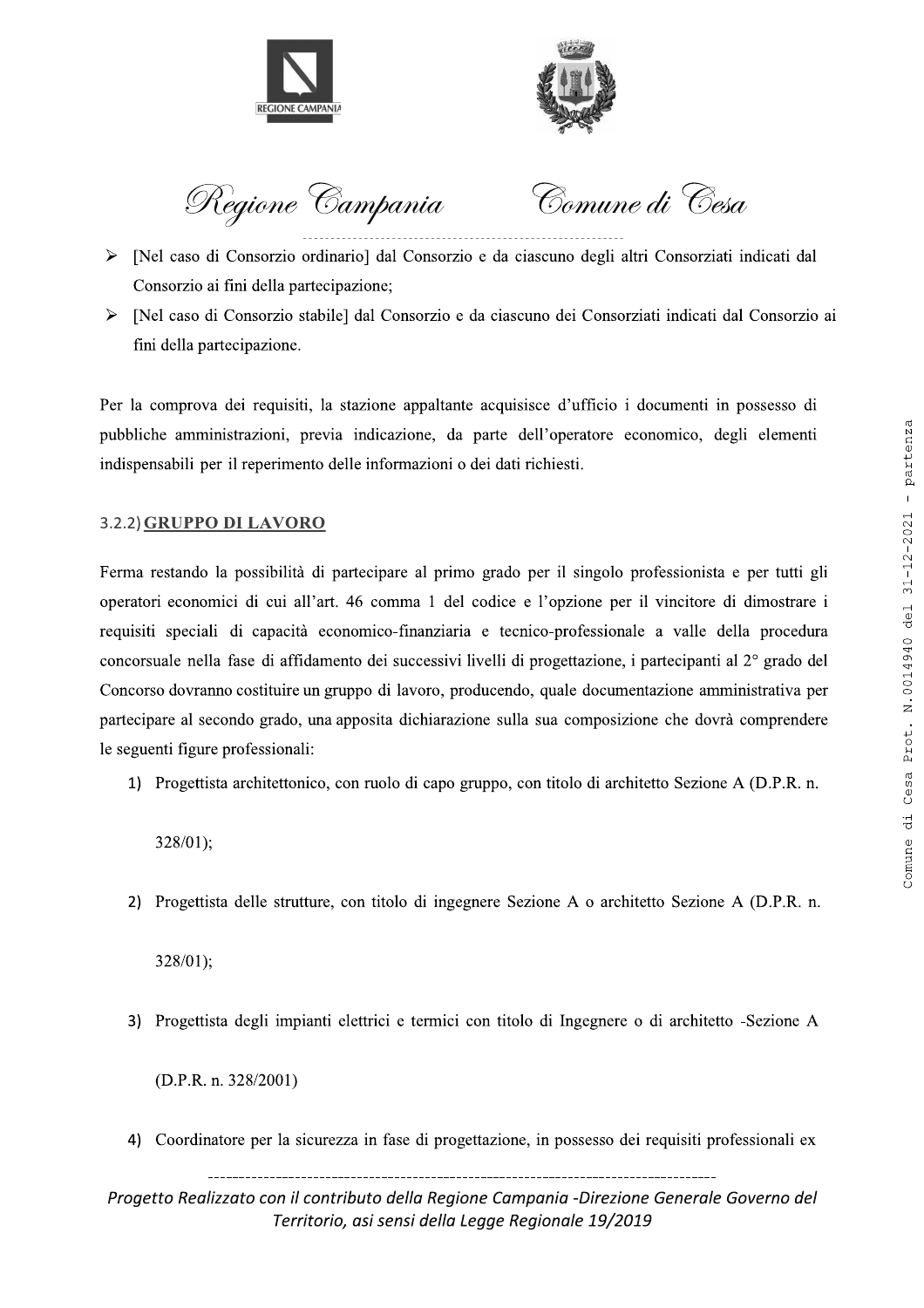



Regione Campania

Comune di Cesa

art. 98 D. Lgs. n. 81/2008;

5) Ulteriori professionisti, in relazione alla tipologia delle opere da progettare.

Tali figure, possono anche in parte coincidere, in relazione al possesso dei titoli, e possono partecipare anche come singoli professionisti o associati.

Nella documentazione amministrativa deve essere indicato il nominativo del tecnico laureato architetto o ingegnere iscritto alla Sezione A, dell'Albo dell'Ordine Professionale di appartenenza, introdotta dal D.P.R. n. 328/2001 o da professionista con titolo analogo, per i concorrenti non stabiliti in Italia, in relazione alle norme dei Paesi dell'Unione europea cui appartengono gli stessi concorrenti, tale tecnico resta responsabile dell'integrazione fra le varie prestazioni specialistiche ai sensi dell'art. 24, comma 5 del Codice e dovrà firmare tutti gli elaborati di progetto qualora risultasse Vincitore della presente procedura concorsuale.

Il concorrente non stabilito in Italia ma in altro Stato Membro o in uno dei Paesi di cui all'art. 83, co 3 del Codice, presenta dichiarazione giurata o secondo le modalità vigenti nello Stato nel quale è stabilito, inserendo la relativa documentazione dimostrativa nel sistema AVCpass.

Resta fermo l'obbligo, per il vincitore del concorso di trasformare, nella fase di affidamento dei successivi livelli della progettazione, il gruppo di lavoro informale di cui al presente paragrafo in un raggruppamento ex art. 46 comma 1 lettera e), con la possibilità di aggiungere altri operatori economici che non abbiano in alcun modo partecipato al concorso, ove necessario per dimostrare i requisiti speciali, in applicazione dell'art. 152 comma 5 ultimo periodo del codice dei contratti.

# 3.2.2.1) REOUISITI DEI COMPONENTI DEL GRUPPO DI LAVORO

I componenti del gruppo di lavoro devono essere in possesso dei requisiti di ordine generale di cui all'art.80 del codice dei contratti e dei requisiti specifici di idoneità professionale.

a) Per il professionista che espleta l'incarico di coordinatore della sicurezza in fase di progettazione: I requisiti di cui all'art. 98 del D. Lgs. n. 81/2008.

Il concorrente indica, nella dichiarazione, il nominativo e gli estremi degli elementi che dimostrano i relativi requisiti professionali.

3.3) REOUISITI SPECIALI DI CAPACITÀ ECONOMICO-FINANZIARIA E TECNICO-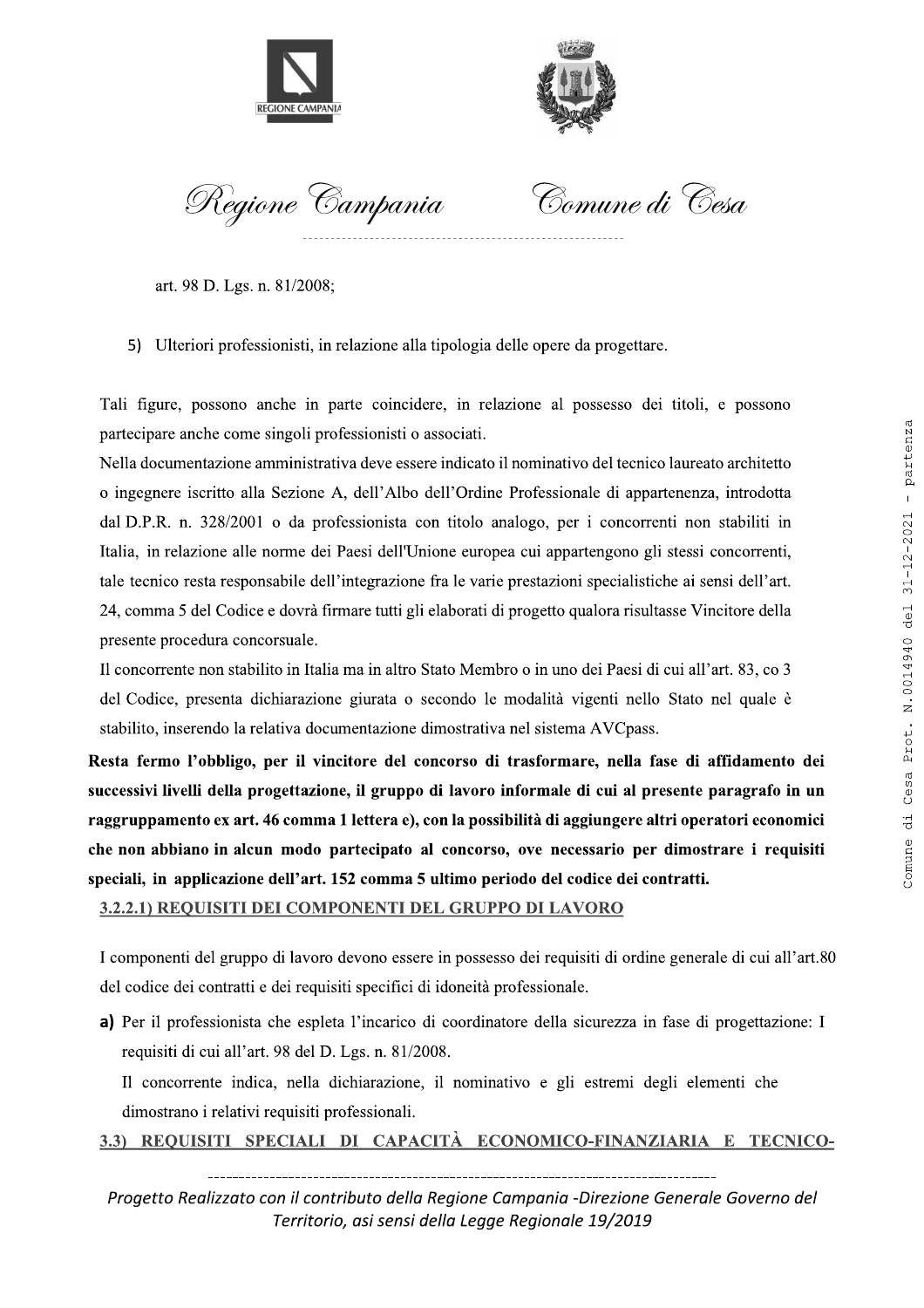



Regione Campania

Comune di Cesa

# ORGANIZZATIVA E MEZZI DI PROVA PER L'AFFIDAMENTO DEI SUCCESSIVI SERVIZI DI **ARCHITETTURA E INGEGNERIA**

Al vincitore del concorso, previo reperimento delle risorse economiche necessarie, saranno affidati, con procedura negoziata senza pubblicazione di bando, i servizi di cui al successivo punto 6.1, purché in possesso dei seguenti requisiti di capacità economico-finanziari e tecnico-professionali.

# 3.3.1) REQUISITI ECONOMICO-FINANZIARI DI CUI ALL'ART. 83, CO.1, LETTERA B) **DEL D.LGS. 50/20163**

Il vincitore del concorso dovrà dimostrare un livello adeguato di copertura assicurativa contro i rischi professionali, in linea con quanto disposto dall'art. 83 comma 4, lettera c) del Codice.

In particolare, il vincitore dovrà presentare, unitamente ai documenti di cui al punto 5.6.1, una copia, anche autocertificata ai sensi dell'art. 2, comma 2, del D.P.R. 403/98 e dell'art.19 del D.P.R. 445/2000, della propria polizza professionale.

Per i raggruppamenti temporanei di cui all'art. 46 comma 1 lettera e) del codice, il requisito relativo alla copertura assicurativa contro i rischi professionali deve essere soddisfatto dal raggruppamento nel complesso, secondo una delle opzioni di seguito indicate:

- a) somma dei massimali delle polizze dei singoli operatori del raggruppamento; in ogni caso, ciascun componente il raggruppamento deve possedere un massimale in misura proporzionalmente corrispondente all'importo dei servizi che esegue;
- b) unica polizza della mandataria per il massimale indicato, con copertura estesa a tutti gli operatori del raggruppamento

# 3.3.2) REQUISITI DI CAPACITÀ TECNICA E PROFESSIONALE DI CUI ALL'ART. 83, COMMA 1, LETTERA C) DEL D.LGS. 50/2016

Il vincitore del concorso, con la documentazione allegata, deve dimostrare<sup>3</sup>:

 $^3$  Ai fini della valutazione dei requisiti speciali di cui al presente paragrafo, il libero professionista vincitore può spendere i requisiti di capacità tecnica e professionale (rectius: servizi analoghi e servizi di punta) eventualmente conseguiti dalla società di ingegneria di cui faceva parte come socio professionista, a condizione che il medesimo professionista fosse inserito nell'organigramma della società quale soggetto direttamente impiegato nello svolgimento di funzioni professionali e tecniche e che abbia sottoscritto gli elaborati correlati alle attività svolte (cfr. Delibera ANAC n. 416 del 15/05/2019).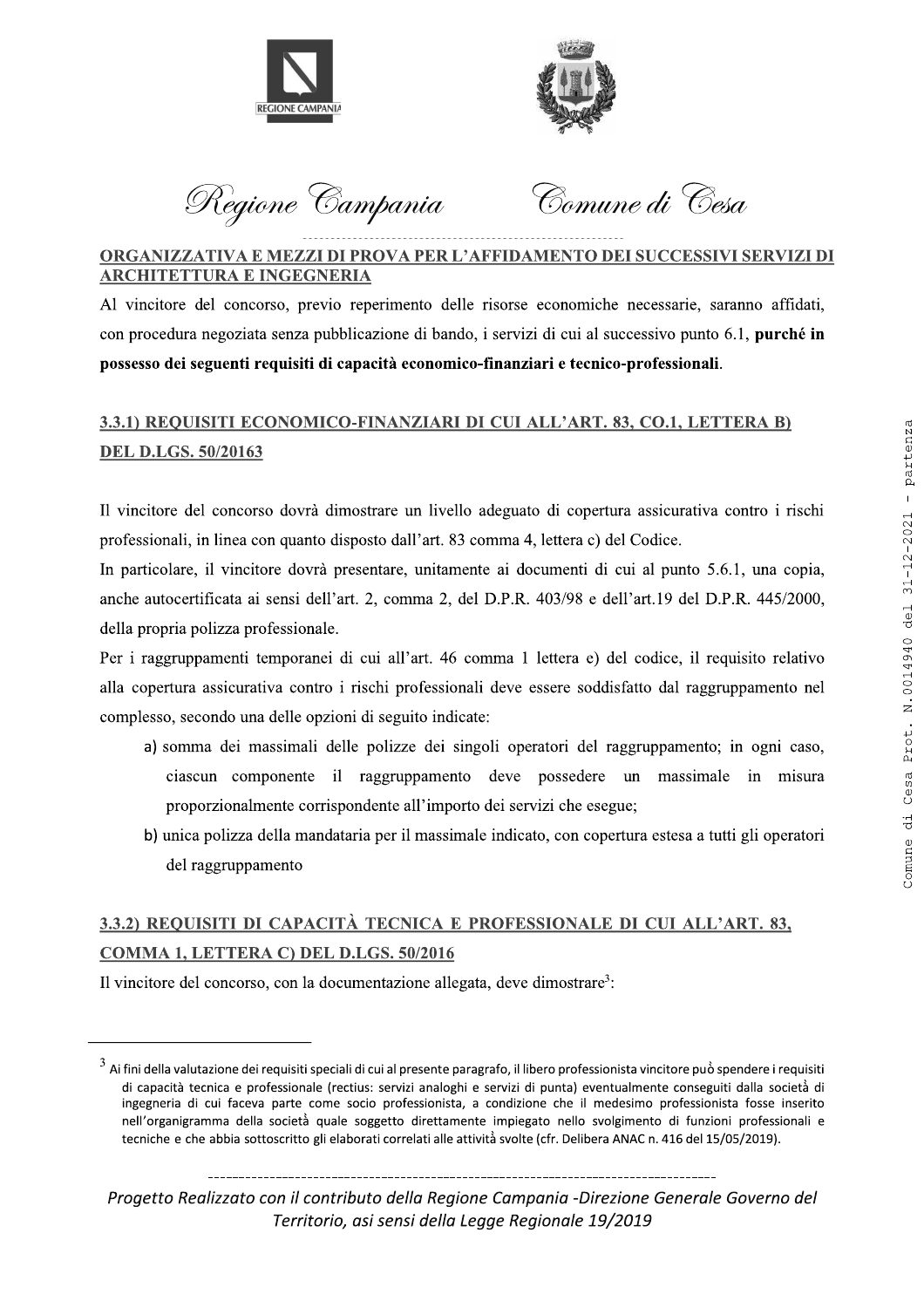



Regione Campania

Comune di Cesa

- $\blacktriangleright$ l'avvenuto espletamento, negli ultimi dieci anni, di servizi attinenti all'Architettura ed all'Ingegneria, di cui all'art. 3, lett. vvvv) del Codice, relativi a lavori appartenenti ad ognuna delle "ID-Opere" dei lavori cui si riferiscono i servizi da affidare, individuate sulla base delle elencazioni contenute nel D.M. 17 giugno 2016, per un importo globale per ogni "ID-Opera" pari a una volta l'importo stimato dei lavori cui si riferisce la prestazione, calcolato con riguardo ad ognuna delle "ID-Opere" di cui alla tabella del punto 1.5<sup>4</sup>;
- l'avvenuto svolgimento, negli ultimi dieci anni, di due servizi attinenti all'Architettura ed  $\blacktriangleright$ all'Ingegneria, di cui all'art. 3, lett. vvvv) del Codice, relativi ai lavori appartenenti ad ognuna delle "ID-Opere" dei lavori cui si riferiscono i servizi da affidare, individuate sulla base delle elencazioni contenute nel D.M. 17 giugno 2016, per un importo totale non inferiore a 0,4 volte l'importo stimato dei lavori cui si riferisce la prestazione, calcolato con riguardo ad ognuna delle "ID-Opere" di cui alla tabella del punto 1.5. In caso di raggruppamento ciascun componente deve possedere il requisito dei due servizi di punta di cui al precedente<sup>5</sup>.

Il vincitore del concorso, al fine di dimostrare i requisiti di cui ai precedenti punti 3.3.1 e 3.3.2 richiesti per l'affidamento dei successivi livelli di progettazione, ai sensi dell'articolo 152, comma 5 del Codice, un raggruppamento temporaneo tra i soggetti di cui al comma 1 dell'articolo 46 del Codice o modificare il raggruppamento già proposto per la partecipazione al Concorso con altri soggetti, purché in entrambi i casi tali soggetti non abbiano già partecipato al Concorso, pena l'esclusione di tutto il gruppo.

Per le categorie ID ai fini della qualificazione, solo le attività svolte per le suddette categorie sono da ritenersi idonee a comprovare i requisiti.

La comprova del requisito di capacità tecnica e professionale, da dimostrare da parte del vincitore del concorso, è fornita nel rispetto e nei modi previsti nelle linee guida n. 1, con particolare riferimento ai

 $4$  In caso di raggruppamento, ciascun componente deve possedere il requisito dell'elenco dei servizi in relazione alle prestazioni che intende eseguire, fermo restando che il soggetto mandatario deve possedere il requisito relativo alla prestazione principale.

 $5$  In caso di raggruppamento, ciascun componente deve possedere il requisito dell'elenco dei servizi in relazione alle prestazioni che intende eseguire, fermo restando che il soggetto mandatario deve possedere il requisito relativo alla prestazione principale. Nel caso in cui il servizio di riferimento sia stato espletato nell'ambito di un raggruppamento, l'operatore economico concorrente potrà

dichiarare soltanto la parte di servizio precedentemente svolta nell'ambito del raggruppamento stesso.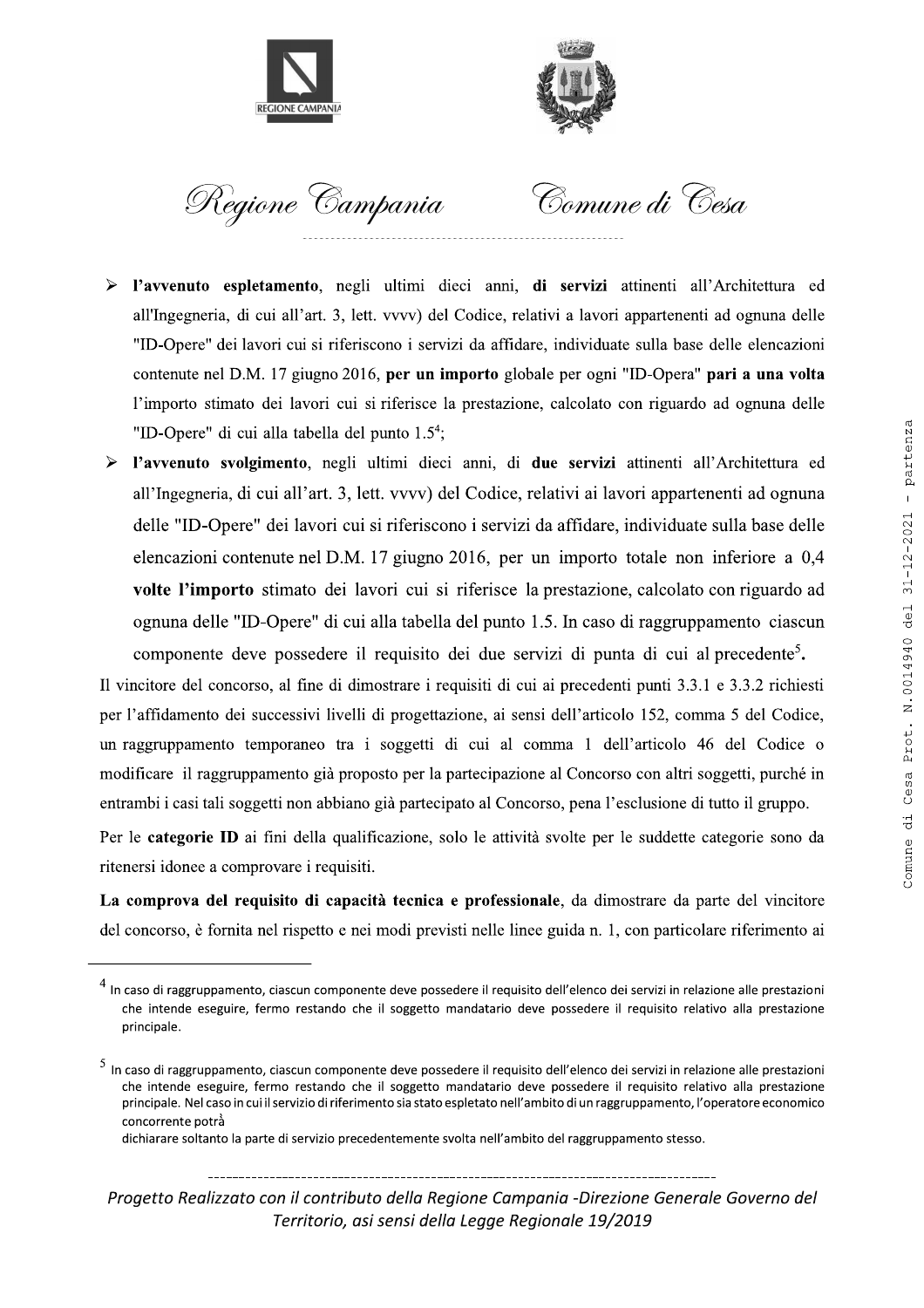



Regione Campania

Comune di Cesa

punti 2.2.2.3, 2.2.2.4 e 2.2.2.5, oltre che con uno dei seguenti modi:

- > copia dei certificati di regolare esecuzione rilasciati dal committente pubblico e/o privato, con l'indicazione dell'oggetto, dell'importo e del periodo di esecuzione dei servizi;
- $\triangleright$  dichiarazione del concorrente, contenente l'oggetto del contratto, il CIG (ove disponibile) e il relativo importo delle prestazioni a cui si fa riferimento, il nominativo del committente e la data di stipula del contratto e/o copie delle fatture relative al periodo richiesto.

#### 3.4) SOCCORSO ISTRUTTORIO<sup>6</sup>

Le carenze di qualsiasi elemento formale della domanda, e in particolare, la mancanza, l'incompletezza e ogni altra irregolarità essenziale, con esclusione di quelle afferenti la proposta progettuale, possono essere sanate attraverso la procedura di soccorso istruttorio di cui all'art. 83, comma 9 del Codice.

#### 3.5) SUBAPPALTO

Non è ammesso il subappalto, fatta eccezione le attività indicate all'art. 31, comma 8 del Codice ossia: indagini geologiche, geotecniche e sismiche, sondaggi, rilievi, misurazioni e picchettazioni, predisposizione di elaborati specialistici e di dettaglio, con esclusione delle relazioni geologiche, nonché per la sola redazione grafica degli elaborati progettuali.

Resta, comunque, ferma la responsabilità esclusiva del progettista.

#### Non è ammesso il subappalto per la relazione geologica.

Il vincitore deve indicare le prestazioni che intende subappaltare, in conformità a quanto previsto dall'art. 105 del Codice; in mancanza di tali indicazioni, il subappalto è vietato.

<sup>&</sup>lt;sup>6</sup> Costituiscono irregolarità essenziali non sanabili le carenze della documentazione che non consentano l'individuazione del contenuto o del soggetto responsabile della stessa.

L'irregolarità essenziale è sanabile laddove non si accompagni ad una carenza sostanziale del requisito alla cui dimostrazione la documentazione omessa o irregolarmente prodotta era finalizzata. La successiva correzione o integrazione documentale è ammessa laddove consenta di attestare l'esistenza di circostanze preesistenti, vale a dire requisiti previsti per la partecipazione e documenti/elementi a corredo dell'offerta.

Ad esempio, ove il bando dovesse prescrivere per i partecipanti il possesso di determinati requisiti, il mancato possesso degli stessi non è sanabile mediante soccorso istruttorio e determina l'esclusione dalla procedura di gara.

Ai fini della sanatoria, la stazione appaltante assegna al partecipante un termine di 10 Giorni perché siano rese, integrate o regolarizzate le dichiarazioni necessarie, indicando il contenuto e i soggetti che le devono rendere. Nel medesimo termine il partecipante è tenuto a comunicare alla stazione appaltante l'eventuale volontà di non avvalersi del soccorso istruttorio. In caso di comunicazione del partecipante della volontà di non avvalersi del soccorso istruttorio e, comunque, in caso di inutile decorso del termine, la stazione appaltante procede all'esclusione del partecipante dalla procedura.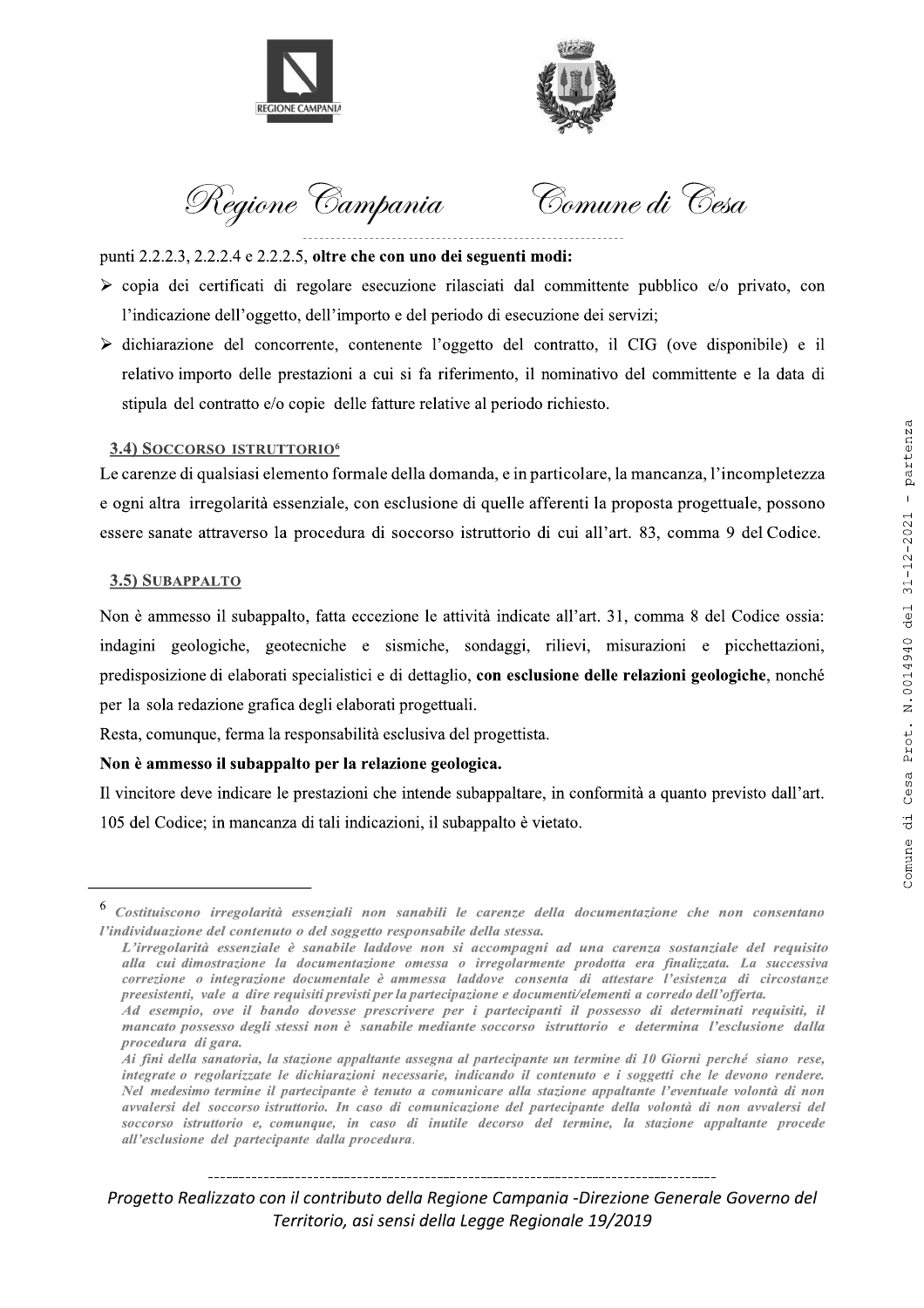



Regione Campan

Comune di Cesa

#### 3.5.1) AVVALIMENTO<sup>7</sup>

Ai sensi dell'art.89 D.Lgs.  $50/2016$ , il vincitore del concorso, singolo o in raggruppamento, può soddisfare la richiesta relativa al possesso dei requisiti di carattere economico, finanziario, tecnico e professionale (articolo 83, comma 1, lettere b) e c) del Codice.), necessari per l'affidamento dei servizi successivi, avvalendosi delle capacità di altri soggetti. Non è consentito l'avvalimento per la dimostrazione dei requisiti morali, di idoneità professionale o dei requisiti tecnico/professionale di natura strettamente soggettiva. può soldisfare la richiesta relativa al possesso dei requisiti di carattere economico, finanziario, electro e professionale (savois 8. comant i, tiacos 9 v c) ad Cosacco), precessari pre l'affidamento del scerita suecessi

Il vincitore del concorso, in caso di avvalimento, dovrà produrre una dichiarazione sottoscritta dal partecipante ausiliario attestante l'assenza di motivi di esclusione (articolo 80 del Codice), il possesso dei requisiti tecnici e delle risorse oggetto di avvalimento, nonché l'obbligo verso il partecipante e verso la stazione appaltante a mettere a disposizione per tutta la durata dell'appalto le risorse necessarie di cui è carente il partecipante stesso.

In ogni caso, dovrà essere presentato, in originale o copia autentica, il contratto in virtù del quale il soggetto ausiliario si obbliga nei confronti del vincitore del concorso a fornire i requisiti e a mettere a disposizione le risorse necessarie per tutta la durata dell'appalto.

La stazione appaltante, verificata la mancata sussistenza dei presupposti determinati, impone all'operatore economico di sostituire i soggetti che non soddisfano un pertinente criterio di selezione o per i quali sussistono motivi obbligatori di esclusione. Il presente articolo non trova applicazione nel caso di contratti pubblici concernenti i Beni Culturali tutelati ai sensi del  $D.Lgs.42/2004$  e ss.mm.ii., così come stabilito dall'art.146 comma 3 del codice.

#### 3.6) MOTIVI DI ESCLUSIONE E LIMITI DI PARTECIPAZIONE

Sono esclusi dal concorso i partecipanti per i quali sussistono:

 $\triangleright$  cause di esclusione di cui all'art. 80 del Codice;

 $\triangleright$  divieti a contrattare con la pubblica amministrazione.

Sono inoltre esclusi dalla partecipazione al Concorso i soggetti che potrebbero risultare favoriti a causa dell'esecuzione di prestazioni preliminari ai fini del Concorso e/o del loro coinvolgimento

oinvolgimento<br>
ella redazione del Disciplinare di Concorso e/o nella realizzazione del Concorso e/o che<br>
otrebbero comunque influenzare le decisioni della commissione giudicatrice.<br>
<br>
Frogetto Realizzato con il contributo nella redazione del Disciplinare di Concorso e/o nella realizzazione del Concorso e/o che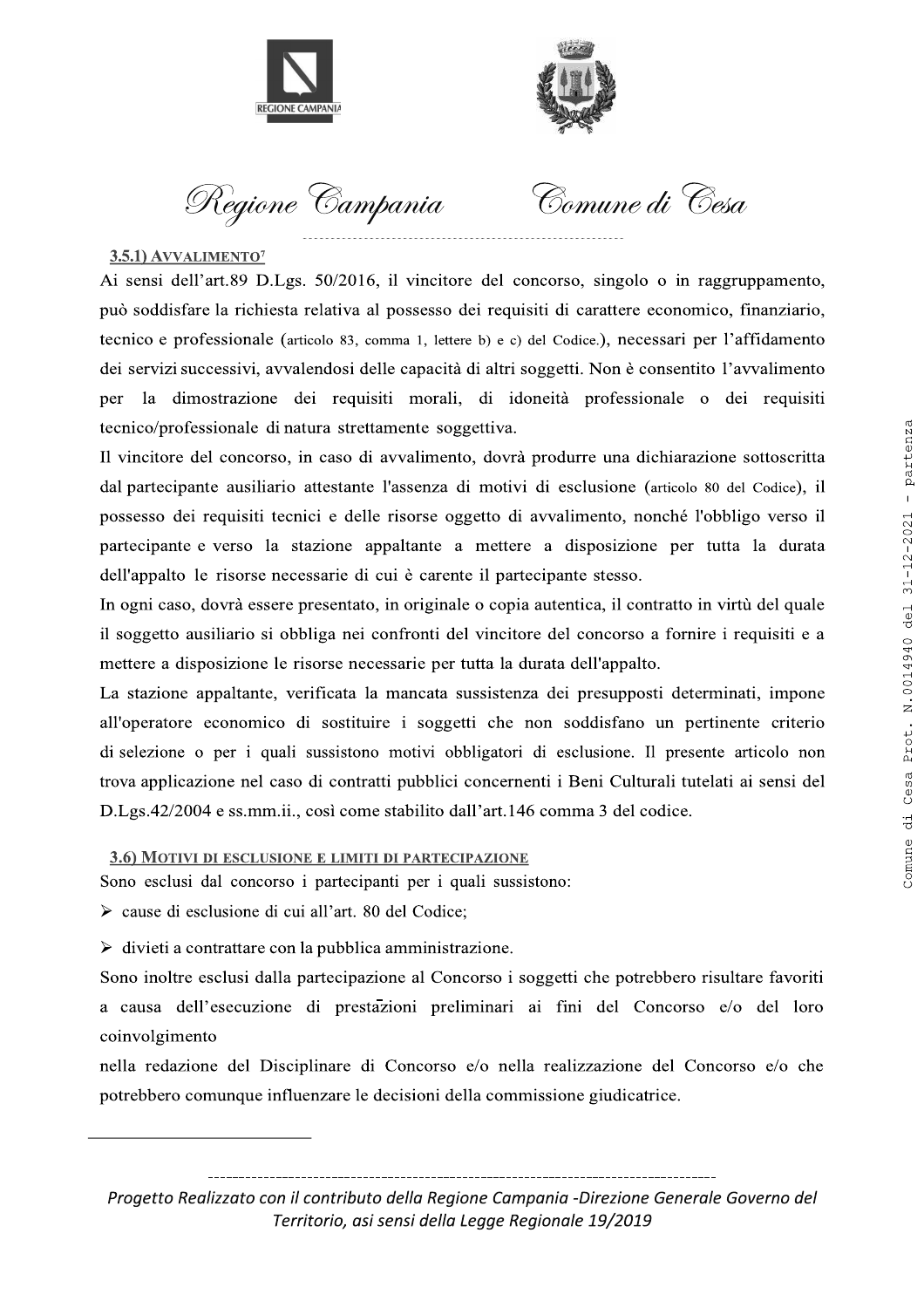



Regione Campania

Comune di Cesa

#### Ciò vale in particolare per i seguenti soggetti:

- a) il Rup, le figure di supporto al RUP, i membri della segreteria tecnica di coordinamento, i membri della commissione giudicatrice;
- b) i coniugi, i parenti e gli affini di 1°, 2° e 3° grado delle persone di cui alla lettera a);
- c) i partner abituali di affari e di progetto delle persone di cui alla lettera a);
- d) i diretti superiori e i collaboratori delle persone indicate alla lettera a);
- e) i dipendenti dell'Ente banditore.

I soggetti che avevano o hanno un rapporto di collaborazione continuativo o notorio con l'ente banditore possono partecipare solo se non risultano direttamente coinvolti nell'elaborazione del tema di Concorso.

È fatto divieto ai concorrenti di partecipare alla gara in più di un raggruppamento temporaneo o consorzio ordinario di concorrenti, ovvero di partecipare alla gara anche in forma individuale qualora abbia partecipato alla gara medesima in raggruppamento o consorzio ordinario di concorrenti. La violazione di tale divieto comporta l'esclusione dal Concorso di tutti i concorrenti coinvolti (D.Lgs. 50/2016, art. 48, comma 7).

Il medesimo divieto sussiste per i liberi professionisti, qualora partecipi al Concorso, sotto qualsiasi forma, una società di professionisti o una società d'ingegneria della quale il professionista è amministratore, socio, dipendente, consulente o collaboratore a progetto. La violazione di tali divieti comporta l'esclusione dal Concorso di tutti i concorrenti coinvolti.

Partecipanti e giurati non potranno avere alcun contatto in merito all'oggetto del concorso per l'intera durata dello stesso, pena l'esclusione.

#### 3.7) CONDIZIONI DI PARTECIPAZIONE

La partecipazione al Concorso implica l'accettazione senza riserva alcuna di tutte le norme contenute nel presente Disciplinare/ Bando e nella documentazione di Concorso.

Per quanto non espressamente previsto dal presente disciplinare, si fa riferimento al D.Lgs. 50/2016 e ss.mm.ii. e comunque alle norme dettate dalla legislazione vigente in materia.

I soggetti che partecipano alla procedura esonerano espressamente la stazione appaltante ed i suoi dipendenti e collaboratori da ogni responsabilità.

#### 3.8) ANONIMATO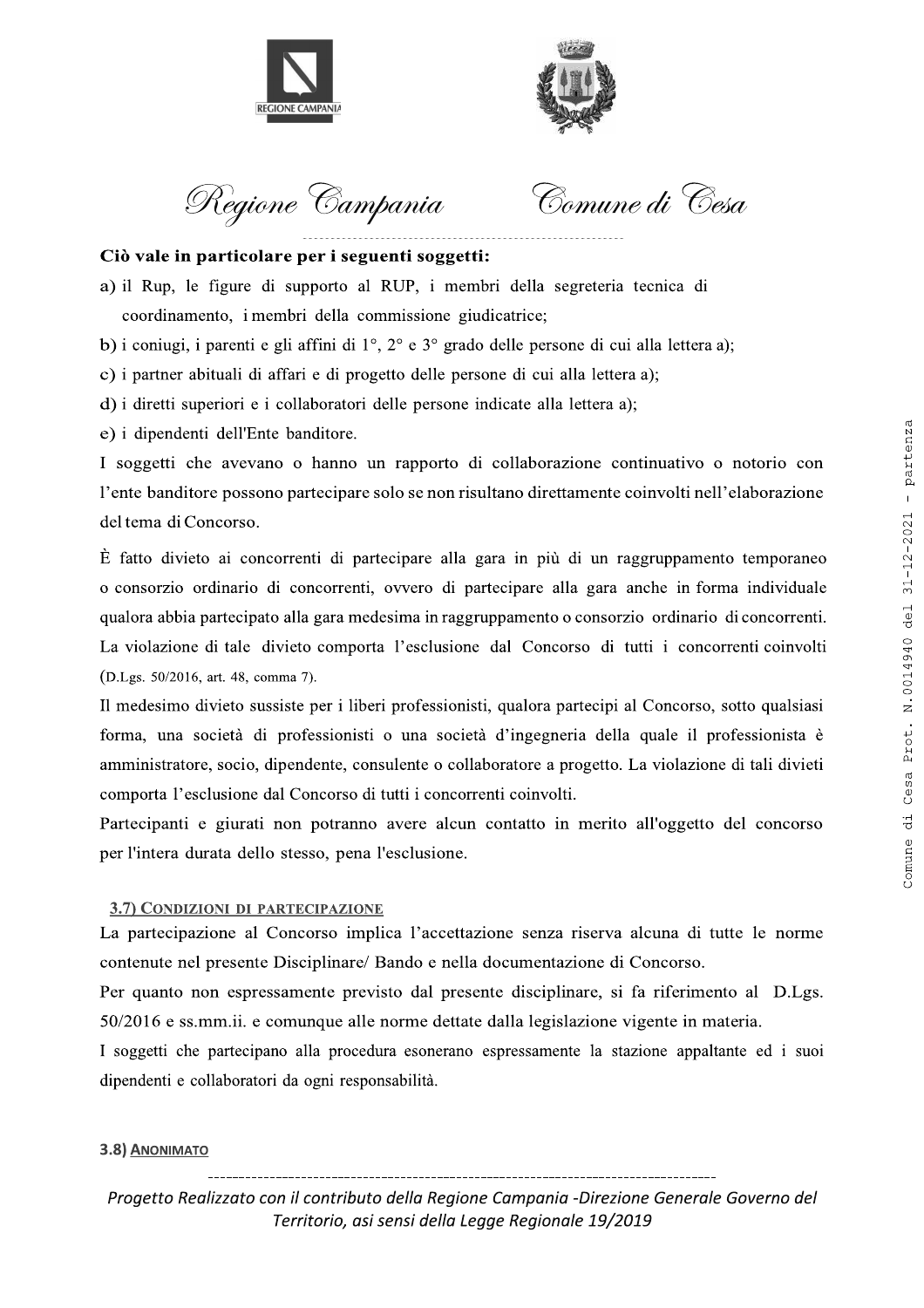



Regione Campania

Comune di Cesa

L'anonimato dei partecipanti sarà garantito per tutta la durata del concorso, attraverso l'utilizzo codici alfa-numerici di identificazione a dieci cifre arabiche o lettere alfabetiche. In di particolare, i codici potranno essere composti da cifre e/o lettere, maiuscole o minuscole a libera scelta del partecipante. Il codice per il 1º Grado ed il codice per il 2º Grado dovranno essere uguali.

La documentazione amministrativa, sarà aperta dal RUP solamente dopo l'individuazione del progetto vincitore, alla fine del 2° Grado. Il verbale riassuntivo della commissione giudicatrice relativo al 1º Grado farà riferimento ai singoli elaborati riportando solamente i relativi codici alfanumerici.

# 3.9) DIRITTO D'AUTORE

Il diritto d'autore e la proprietà intellettuale delle proposte progettuali rimangono in capo ai rispettivi autori. L'Ente banditore ha comunque il diritto di pubblicare le proposte progettuali dopo la conclusione del concorso, trasmetterle alla regione Campania secondo le indicazioni della Direzione Governo del Territorio, riportando i nomi dei rispettivi autori, senza riconoscere alcun compenso aggiuntivo a loro favore. Tale diritto spetta altresì agli autori che potranno pubblicare i propri elaborati senza limitazioni, comunque dopo la conclusione della procedura concorsuale.

#### 3.10) LINGUE DEL CONCORSO E SISTEMA DI MISURA

La lingua ufficiale del Concorso è l'italiano.

Le richieste di chiarimento e gli elaborati di concorso devono essere redatti in italiano.

Per la documentazione di Concorso e per i progetti di Concorso vale esclusivamente il sistema metrico decimale.

# 4) FASE DI 1º GRADO DEL CONCORSO

La partecipazione al concorso avviene in forma gratuita secondo le modalità di seguito indicate. I candidati che intendono partecipare al concorso dovranno inviare il materiale indicando la seguente dicitura: "Concorso di idee: progetto di valorizzazione del centro storico di Cesa, Villa A. Moro e Piazza De Michele".

I partecipanti dovranno trasmettere a mezzo raccomandata o protocollare a mano all'Ufficio Protocollo, con mezzi propri, un plico contenente i seguenti elaborati/documenti: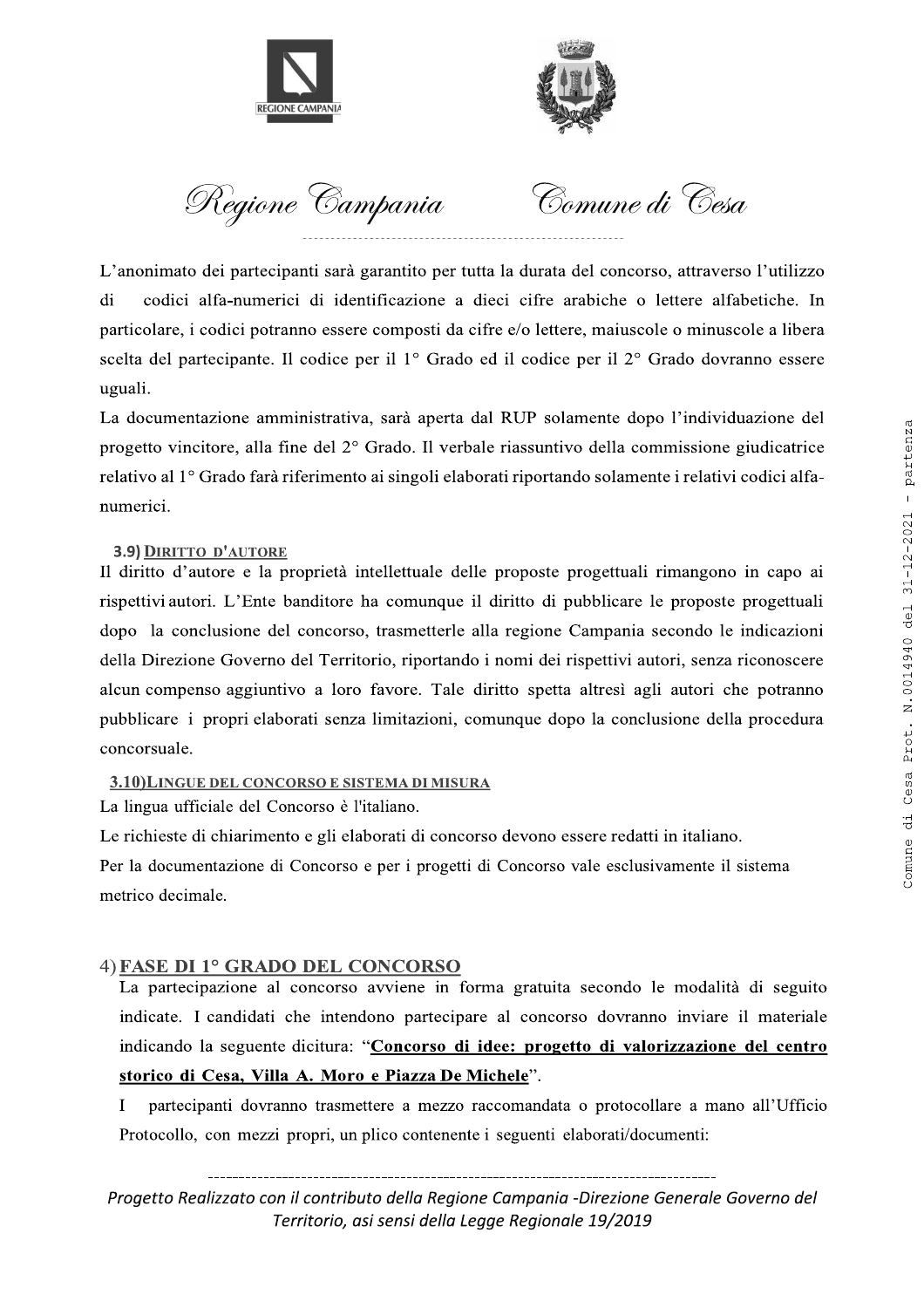



Regione Campan

Comune di Cesa

- $\triangleright$  Busta n.1, contenente la proposta progettuale
- Busta n. 2, contenente i documenti amministrativi;
- Busta n. 3, contiene codice alfanumerico:

#### 4.1) ELABORATI PROGETTUALI RICHIESTI PER IL 1º GRADO In questa fase è richiesta la presentazione dei seguenti elaborati in formato pdf:

- > Relazione illustrativa massimo 2 facciate formato A4 orientamento verticale. La relazione metterà in evidenza i concetti espressi graficamente, con particolare riferimento ai criteri di valutazione indicati nel bando;
- $\geq 1$  tavola grafica orientamento orizzontale-tecnica rappresentativa libera in bianco e nero e/o colori - stampa su una sola facciata-, contenente la rappresentazione dell'idea progettuale che si intenderà sviluppare nel 2° grado, mediante schema planimetrico, schemi funzionali dei diversi livelli e rappresentazioni tridimensionali delle volumetrie esterne nel numero massimo di due (realizzate mediante grafica e/o immagini di plastico di studio).  $\frac{1}{2}$  Pastan 2, continue calculation animalisation,<br>  $\frac{1}{2}$  Pastan 3, continue context at the theory are the system in formato Ad - orientamento verticals. La<br>
The quasar frace derivation and 2 is content change fo

#### 4.2)DOCUMENTAZIONE AMMINISTRATIVA RICHIESTA PER IL <sup>1°</sup> GRADO

In questa fase è richiesta, pena l'esclusione, da parte del partecipante singolo o del mandatario/capogruppo (già nominato o da nominare) la compilazione della seguente documentazione amministrativa:

- $\triangleright$  Istanza di partecipazione;
- Dichiarazione sostitutiva di assenza di motivi di esclusione e conformità ai limiti di partecipazione contenuti nel Documento di Gara Unico Europeo - DGUE;
- $\triangleright$  Accettazione delle norme contenute nel presente disciplinare di Concorso;
- $\triangleright$  Copia di un documento di riconoscimento (carta d'identità, passaporto);

#### 4.3) RICHIESTA CHIARIMENTI PER IL 1º GRADO

e richieste di chiarimento possono essere inoltrate entro il termine indicato nel<br>alendario all'indirizzo pec: <u>protocollo@pec.comune.cesa.ce.it</u> nell'oggetto dovrà<br>ssere indicato: *chiarimento 1° grado relativo al "CONCOR* Le richieste di chiarimento possono essere inoltrate entro il termine indicato nel calendario all'indirizzo pec: protocollo@pec.comune.cesa.ce.it nell'oggetto dovrà essere indicato: *chiarimento*  $1^\circ$  grado relativo al "CONCORSO DI PROGETTAZIONE a procedura aperta in due gradi Progetto di valorizzazione del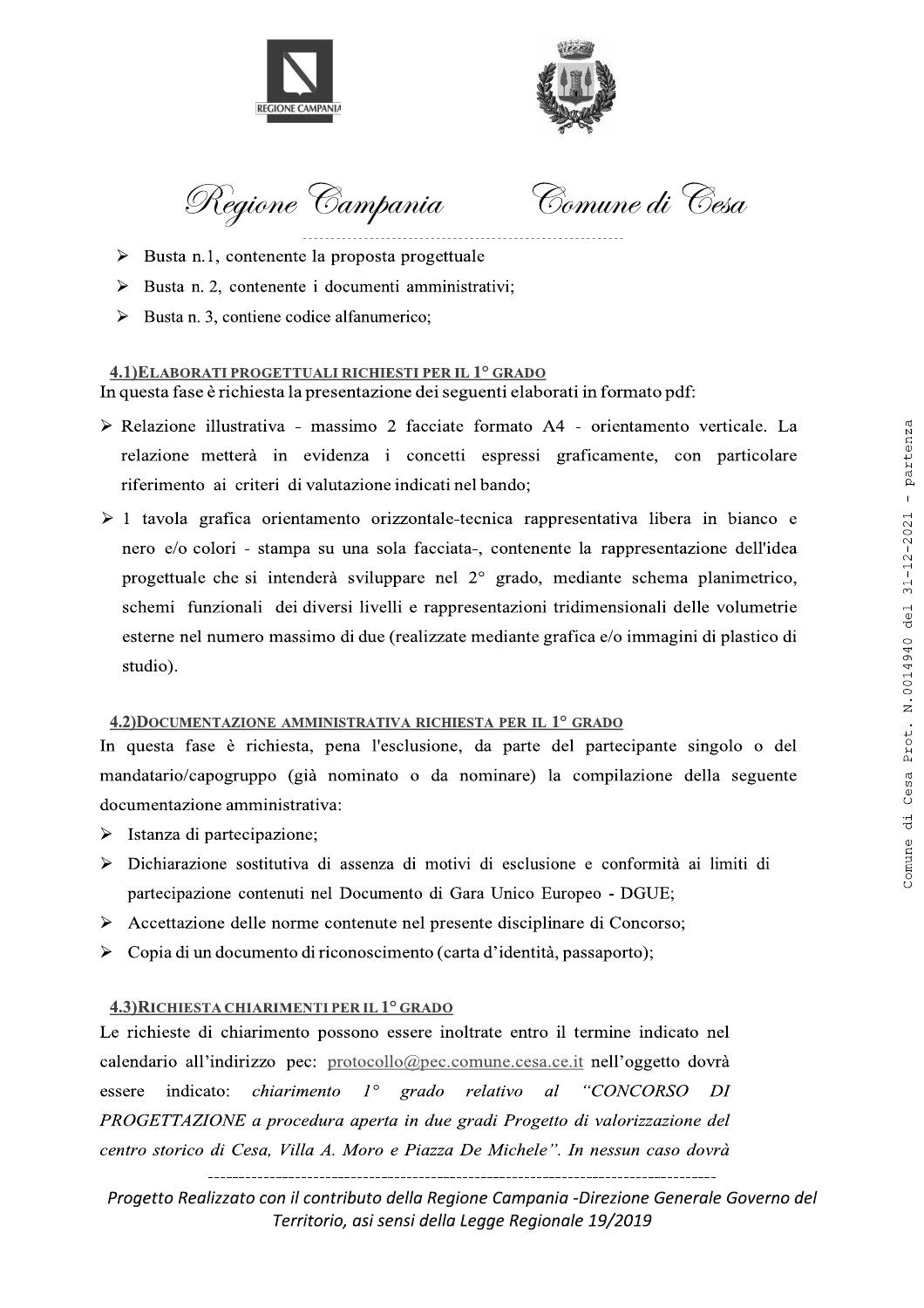



Regione Campania

Comune di Cesa

essere indicato il nominativo del soggetto che richiede chiarimenti.

MODALITÀ DI CONSEGNA ELABORATI PROGETTUALI E  $(4.4)$ **DELLA DOCUMENTAZIONE AMMINISTRATIVA PER IL 1º GRADO** 

 $\bf{I}$ partecipanti dovranno trasmettere a mezzo raccomandata o protocollare a mano all'Ufficio Protocollo, con mezzi propri, un plico contenente i seguenti elaborati/documenti:

- $\triangleright$  Busta n.1, contenente la proposta progettuale
- $\triangleright$  Busta n. 2, contenente i documenti amministrativi;
- Busta n. 3, contiene codice alfanumerico; ↘

Il plico dovrà pervenire all'Ufficio Protocollo del Comune di Cesa – Piazza A.De Gasperi, 1 -81030 Cesa (Ce), entro e non oltre le ore 12 del sessantesimo giorno (156, comma 3 D.Lgs 50/2016 successivo alla pubblicazione.

Farà fede la data e l'ora riportate nel timbro di acquisizione al protocollo del Comune.

Il recapito del plico in tempo utile rimane ad esclusivo rischio del mittente.

Non sarà valida alcuna offerta pervenuta al di fuori del tempo tassativo sopra indicato, anche se sostitutiva di offerta precedente.

Il plico può essere consegnato a mano o a mezzo del servizio postale. Deve essere evitata e omessa qualsiasi indicazione che possa svelare le generalità del concorrente, pertanto, qualora l'ufficio Postale o lo spedizioniere richieda l'indicazione del nome e/o l'indirizzo del mittente, andrà indicato solo l'indirizzo dell'Amministrazione Comunale banditrice del concorso (ovviamente tale soluzione potrà effettuarsi se il plico viene spedito a mezzo del servizio postale con raccomandata, ma senza avviso di ricevimento).

Nel caso di smarrimento del plico, l'Ente banditore non accetterà alcuna rivalsa da parte dei concorrenti.

Sia la busta contenente gli elaborati che la busta contenente i documenti amministrativi, sia la busta contenente il codice alfanumerico, dovranno essere sigillate con nastro adesivo e inserite in un plico, anch'esso sigillato con nastro adesivo, assolutamente anonimo, in cui deve comparire unicamente, PENA L'ESCLUSIONE, la frase in stampatello con pennarello nero "Concorso di idee: progetto di valorizzazione del centro storico di Cesa, Villa A. Moro e Piazza De Michele".

4.5) COMMISSIONE GIUDICATRICE PER IL 1° GRADO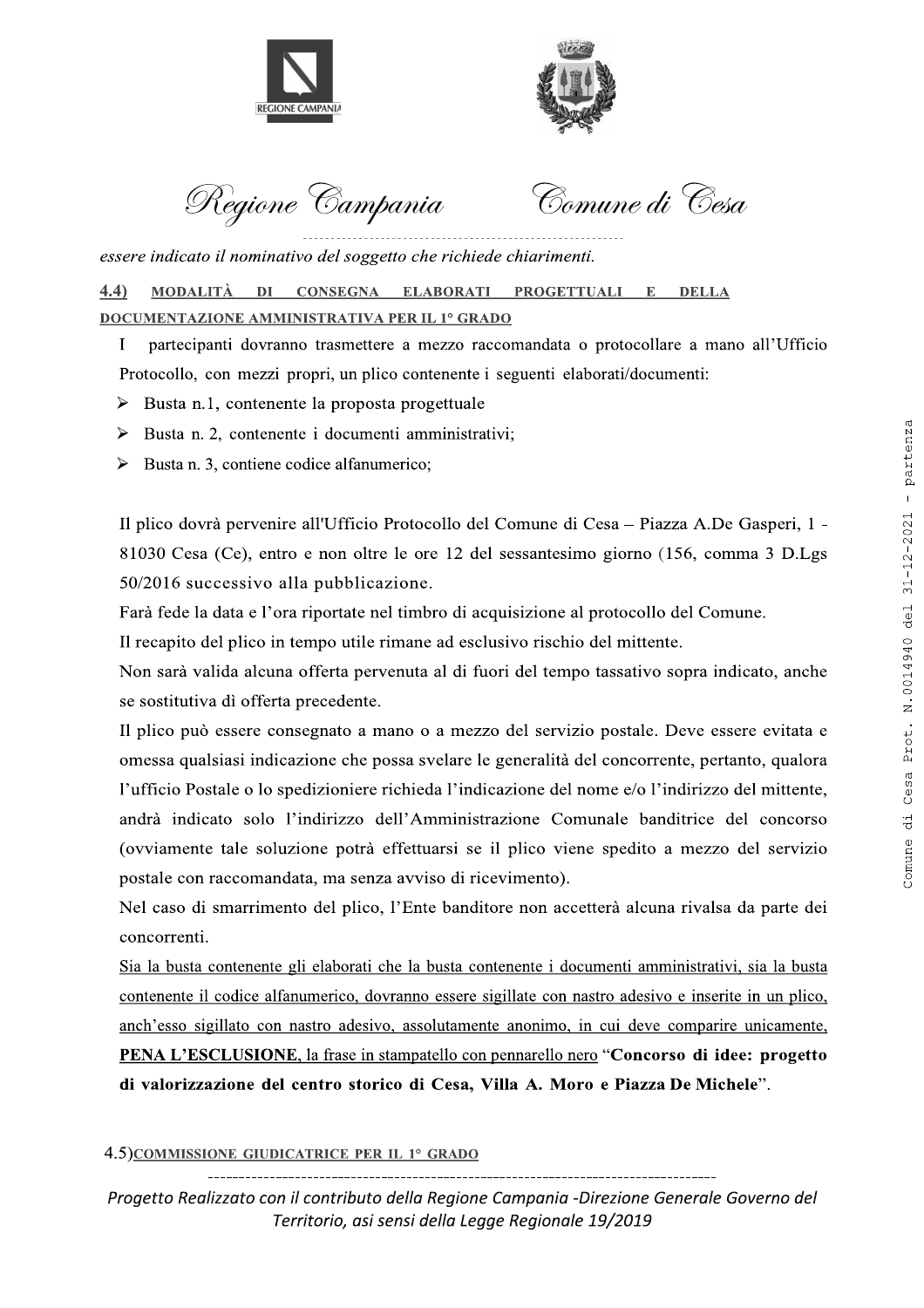



Regione Campan

Comune di Cesa

Le proposte pervenute verranno valutate dalla commissione appositamente nominata dal Comune di Cesa. La commissione giudicatrice sarà nominata dopo la scadenza del termine fissato per la presentazione delle proposte. La commissione procederà alla verifica del rispetto delle condizioni previste dal bando. Quindi procederà all'esame delle proposte ammesse tenendo conto dei criteri di valutazione. Il giudizio della commissione è inappellabile, fatte salve le possibilità di ricorsi nei termini di legge. L'esito del concorso sarà pubblicato sulla pagina Internet del Sito Istituzionale del Comune di Cesa. Commission procedure the structure and average and average and average the strength of the control ones of the control ones of the control ones of the control ones of the strength of the strength of the strength of the st

I lavori della Commissione saranno segreti e validi con la totalità delle presenze dei componenti. Di essi sarà redatto un verbale che conterrà la graduatoria con le relative motivazioni, la metodologia seguita e l'iter dei lavori e tutti i chiarimenti necessari al fine di dare conto delle valutazioni finali.

In questa fase la commissione aprirà per primo la Busta n.1, contenente la proposta progettuale e successivamente la busta contenente il codice alfanumerico di 10 cifre scelto dal concorrente. IN

# NESSUN CASO POTRA' ESSERE APERTA LA BUSTA n. 2 CONTENENTE LA DOCUMENTAZIONE AMMINISTRATIVA. AL FINE DI GARANTIRE L'ANONIMATO.

4.6)PROCEDURA E CRITERI DI VALUTAZIONE PER IL  $1^\circ$  GRADO

Le proposte progettuali verranno valutate secondo i criteri di seguito riportati:

- o Realizzabilità (30 punti)
- Qualità (30 punti)
- Valorizzazione ambientale (20 punti)
- Originalità (20 punti).

Punteggio massimo complessivo a ciascun progetto 100 punti.

La valutazione degli elaborati di Concorso avviene attraverso vagli critici successivi per ciascuno dei criteri sopraelencati. Il risultato sarà motivato con l'assegnazione di punteggi. La commissione giudicatrice presterà particolare attenzione all'idoneità delle idee proposte allo sviluppo progettuale in fase di  $2^{\circ}$  grado del Concorso ed alla possibilità di conseguire al termine del Concorso un risultato di alta qualità.

The isolator of a state of  $2^2$  grado del Concorso ed anal possibilità di conseguire al termine del Concorso un<br>
isultato di alta qualità.<br>
partecipanti autori delle prime cinque proposte progettuali, individuate con il I partecipanti autori delle prime cinque proposte progettuali, individuate con il punteggio più alto, sono ammessi ex aequo, senza formazione di graduatoria, al  $2^{\circ}$  grado.

4.7) RISULTATO DELLA PRESELEZIONE<br>Al termine dei lavori del primo grado, la Commissione giudicatrice consegnerà al R.U.P. i codici alfa-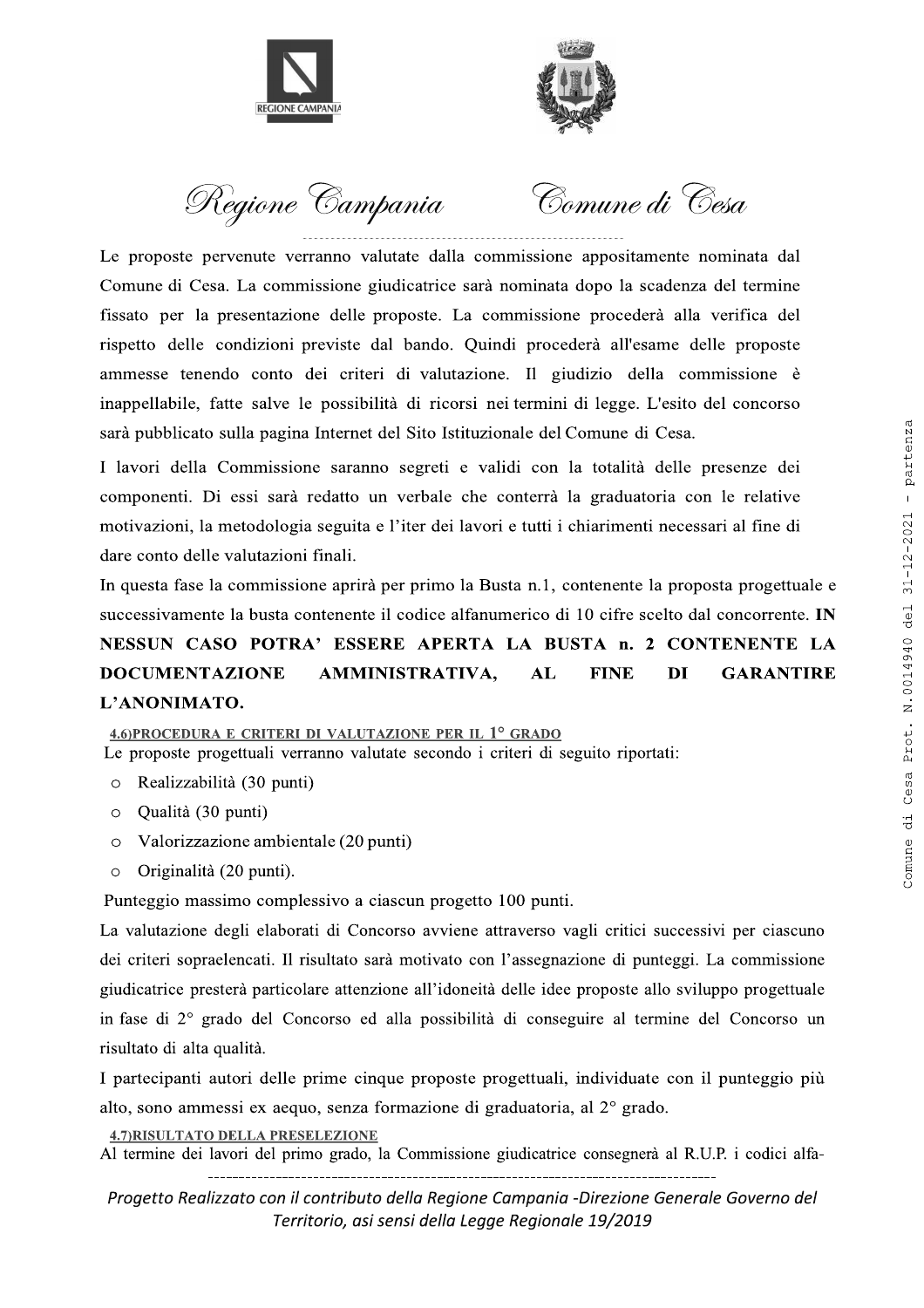



Regione Campania

Comune di Cesa

numerici relativi ai 5 (cinque) progetti ammessi al secondo grado del Concorso. Tali codici saranno pubblicati sul sito del Concorso, entro la data indicata al punto 2.1. Gli elaborati consegnati in 1º Grado, non saranno accessibili fino alla fine del Concorso.

# I partecipanti ammessi al 2º grado saranno informati, attraverso il codice alfanumerico, con avviso pubblicato sul sito dell'Ente.

# 5) FASE DI 2° GRADO DEL CONCORSO

I partecipanti, mediante la medesima procedura di trasmissione documentazione come da Punto

4, dovranno trasmettere i seguenti elaborati/documenti:

- $\triangleright$  Busta n.1, contenente la proposta progettuale
- $\triangleright$  Busta n. 2, contenente i documenti amministrativi;
- $\triangleright$  Busta n. 3, contiene codice alfanumerico. (Il codice alfanumerico è uguale a quello al 1<sup>o</sup> grado);

### 5.1) ELABORATI PROGETTUALI RICHIESTI PER IL 2º GRADO

Ai partecipanti ammessi al 2° grado del Concorso è richiesto lo sviluppo dell'idea progettuale presentata nel  $1^\circ$  grado.

In questa fase, è richiesta, pena l'esclusione, la presentazione dei seguenti elaborati:

- Relazione illustrativa massimo 2 facciate formato A4 orientamento verticale. La  $\blacktriangleright$ relazione metterà in evidenza i concetti espressi graficamente, con particolare riferimento ai criteri di valutazione indicati nel bando;
- N. di Tavole grafiche adeguate (al massimo 4) formato A1- tecnica rappresentativa  $\blacktriangleright$ libera in bianco e nero o a colori, stampa su una sola facciata, contenenti i seguenti elementi:
	- Planimetria generale (livello coperture) scala appropriata alla buona visione dell'intervento progettuale. L'elaborato dovrà presentare lo stesso orientamento della planimetria di rilievo allegata ed indicare: le sistemazioni esterne, gli accessi all'area oggetto di intervento;
	- Piante di tutti i livelli scala 1:200; le piante devono contenere: la numerazione  $\circ$ di tutti gli spazi come da programma plano-volumetrico di cui al programma di Concorso, le principali quote altimetriche, nonché per il livello terreno, anche la sistemazione esterna delle aree in immediata vicinanza;
	- Prospetti ed una sezione significativa scala adeguata;  $\Omega$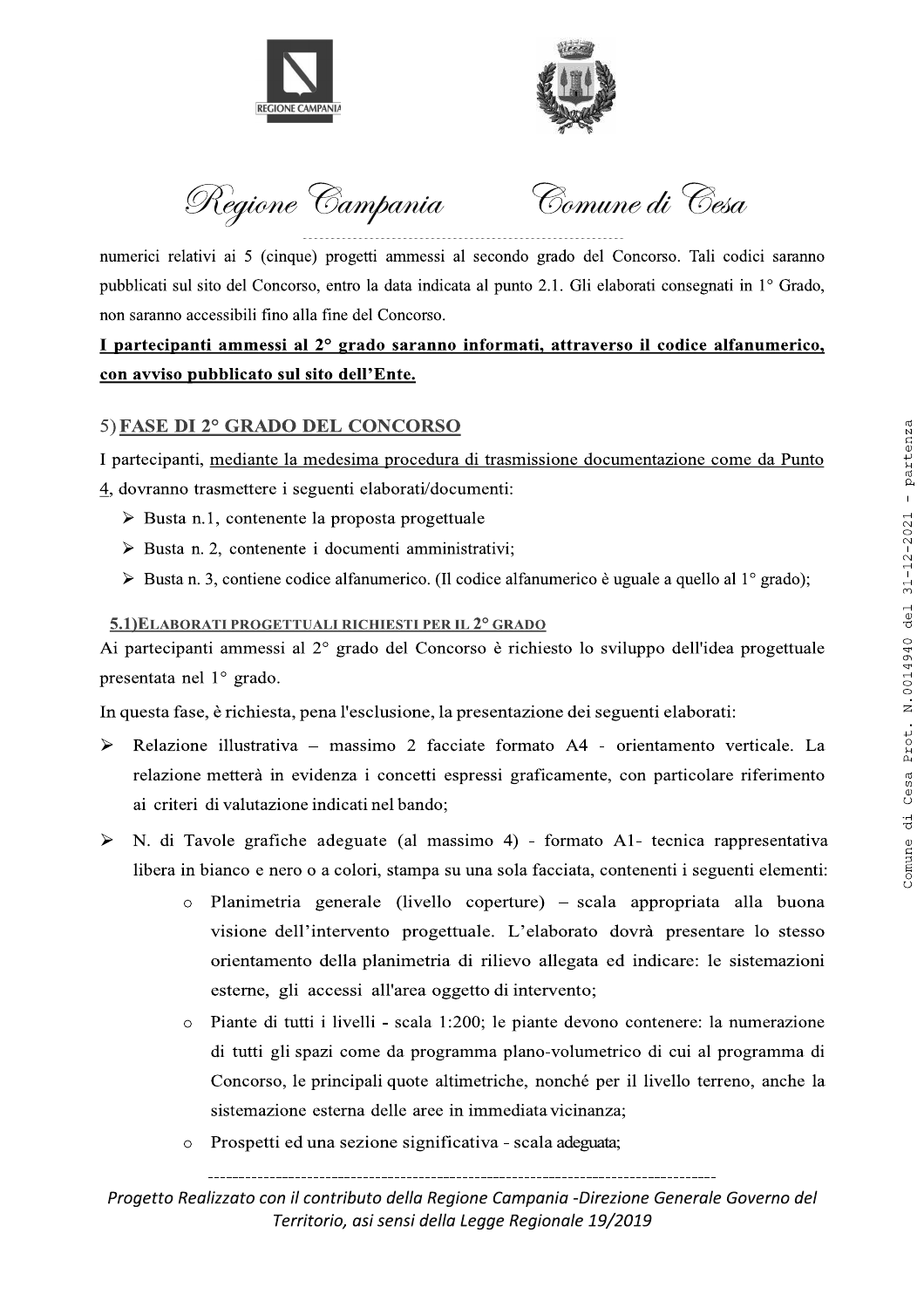



Regione Campan

Comune di Cesa

- $\circ$  Rappresentazioni tridimensionali (nel numero massimo di 4);
- Analisi tecnica economica della proposta progettuale.

### 5.2) DOCUMENTAZIONE AMMINISTRATIVA RICHIESTA PER IL 2º GRADO

Per l'ammissione alla seconda fase è richiesta, pena l'esclusione, la compilazione della documentazione amministrativa riguardante la composizione del gruppo di lavoro di cui al par. 3.2.2

Tutta la documentazione amministrativa dovrà essere in formato PDF da tutti i soggetti abilitati a impegnare giuridicamente l'operatore economico e/o gli operatori economici.

### $\triangleright$  Modello per la costituzione del gruppo di lavoro.

#### 5.3) RICHIESTA CHIARIMENTI PER IL 2º GRADO

Le richieste di chiarimento possono essere inoltrate entro il termine indicato nel calendario all'indirizzo pec: protocollo@pec.comune.cesa.ce.it\_nell'oggetto dovrà essere indicato:

 $chiarimento$   $2^{\circ}$  grado relativo al "CONCORSO DI PROGETTAZIONE a procedura aperta in due gradi Progetto di valorizzazione del centro storico di Cesa, Villa A. Moro e Piazza De Michele". In nessun caso dovrà essere indicato il nominativo del soggetto che richiede chiarimenti.

### 5.4) MODALITÀ DI CONSEGNA DEGLI ELABORATI PROGETTUALI E DELLA DOCUMENTAZIONE AMMINISTRATIVA PER IL 2° GRADO

La consegna degli elaborati progettuali e della documentazione amministrativa potrà avvenire con le stesse modalità del primo grado, entro il termine indicato nel *calendario*.

#### 5.5) COMMISSIONE GIUDICATRICE PER IL 2° GRADO

La composizione della commissione giudicatrice per la fase di  $2^{\circ}$  grado corrisponde a quella della fase di  $1^\circ$  grado. La decisione della commissione è vincolante per l'Ente banditore che, previa verifica dei requisiti dei partecipanti, approverà la graduatoria finale, mediante apposito provvedimento amministrativo. 2 2010 CUMENTAZIONE COMPUT UNITRATE COMPUTE (1990) THE TRAFFIC CRADE (1991) THE COMPUTE COMPUTE COMPUTE COMPUTE COMPUTE COMPUTE COMPUTE COMPUTE COMPUTE COMPUTE COMPUTE COMPUTE COMPUTE COMPUTE COMPUTE COMPUTE COMPUTE COMPU

A Commissione Giudicatrice dovrà concludere i propri lavori entro i termini fissati dal<br>
alendario.<br>
<u>5.6) PROCEDURA E CRITERI DI VALUTAZIONE PER IL 2° GRADO</u><br>
Le proposte progettuali verranno valutate secondo i criteri d La Commissione Giudicatrice dovrà concludere i propri lavori entro i termini fissati dal calendario.

5.6) PROCEDURA E CRITERI DI VALUTAZIONE PER IL  $2^{\circ}$  GRADO

Le proposte progettuali verranno valutate secondo i criteri di seguito riportati: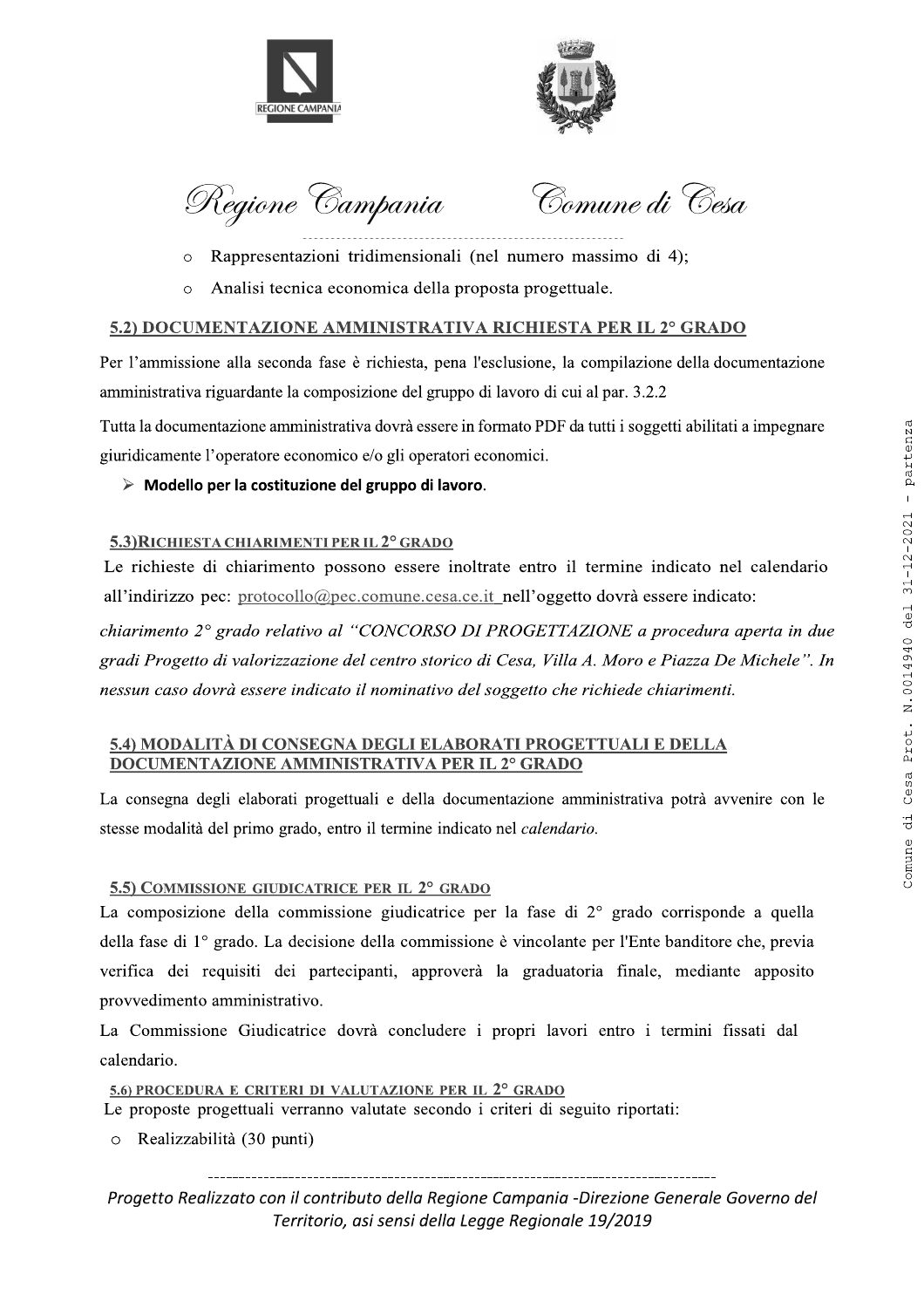



Regione Campan

Comune di Cesa

- $\circ$  Qualità (30 punti)
- Valorizzazione ambientale (20 punti)
- Originalità (20 punti).

Punteggio massimo complessivo a ciascun progetto 100 punti.

La valutazione degli elaborati di Concorso avviene attraverso vagli critici successivi per ciascuno dei criteri sopraelencati. Il risultato sarà motivato con l'assegnazione di punteggi e definizione di graduatoria finale.

#### 5.6.1)GRADUATORIA PROVVISORIA - VERIFICA DEI REQUISITI DEL VINCITORE - GRADUATORIA DEFINITIVA

Il vincitore, individuato in via provvisoria, gli altri soggetti ammessi al secondo grado ed i restanti autori delle proposte progettuali meritevoli dovranno fornire entro 30 (trenta) giorni dalla richiesta dell'Ente banditore la documentazione probatoria a conferma delle dichiarazioni rese, in merito al possesso dei requisiti di ordine generale e di idoneità professionale. Fermo restando che tali requisiti devono sussistere a far data dalla presentazione dell'Istanza di partecipazione, l'Ente banditore invita, se necessario, i partecipanti a completare o a fornire, entro un termine di 10 giorni, chiarimenti in ordine al contenuto dei certificati e documenti presentati. L'Ente banditore, in caso di esclusione del vincitore o di uno dei premiati a seguito delle verifiche documentali suddette, procederà ad adeguare la graduatoria, stilando quella definitiva e procedendo alla proclamazione definitiva del vincitore e degli autori dei progetti destinatari di premi e riconoscimenti. Consideration encoderations are corporated to consider the state of the state of the state of the state of the state of the state of the state of the state of the state of the state of the state of the state of the state

5.7)PREMI

Il Concorso si concluderà con una graduatoria di merito e con l'attribuzione dei seguenti premi:

Premio per il 1º classificato: 11.000,00 Euro; Premio per il  $2^{\circ}$  classificato: 2.000,00 Euro; Premio per il  $3^\circ$  classificato: 9 00,00 Euro;

suddetti importi, intesi comprensivi di oneri previdenziali ed I.V.A., saranno liquidati entro 60<br>
g. a decorrere dalla data di esecutività del provvedimento amministrativo di approvazione della<br>
rraduatoria e comunque ad I suddetti importi, intesi comprensivi di oneri previdenziali ed I.V.A., saranno liquidati entro 60 gg. a decorrere dalla data di esecutività del provvedimento amministrativo di approvazione della graduatoria e comunque ad avvenuto trasferimento, nelle casse comunali, del finanziamento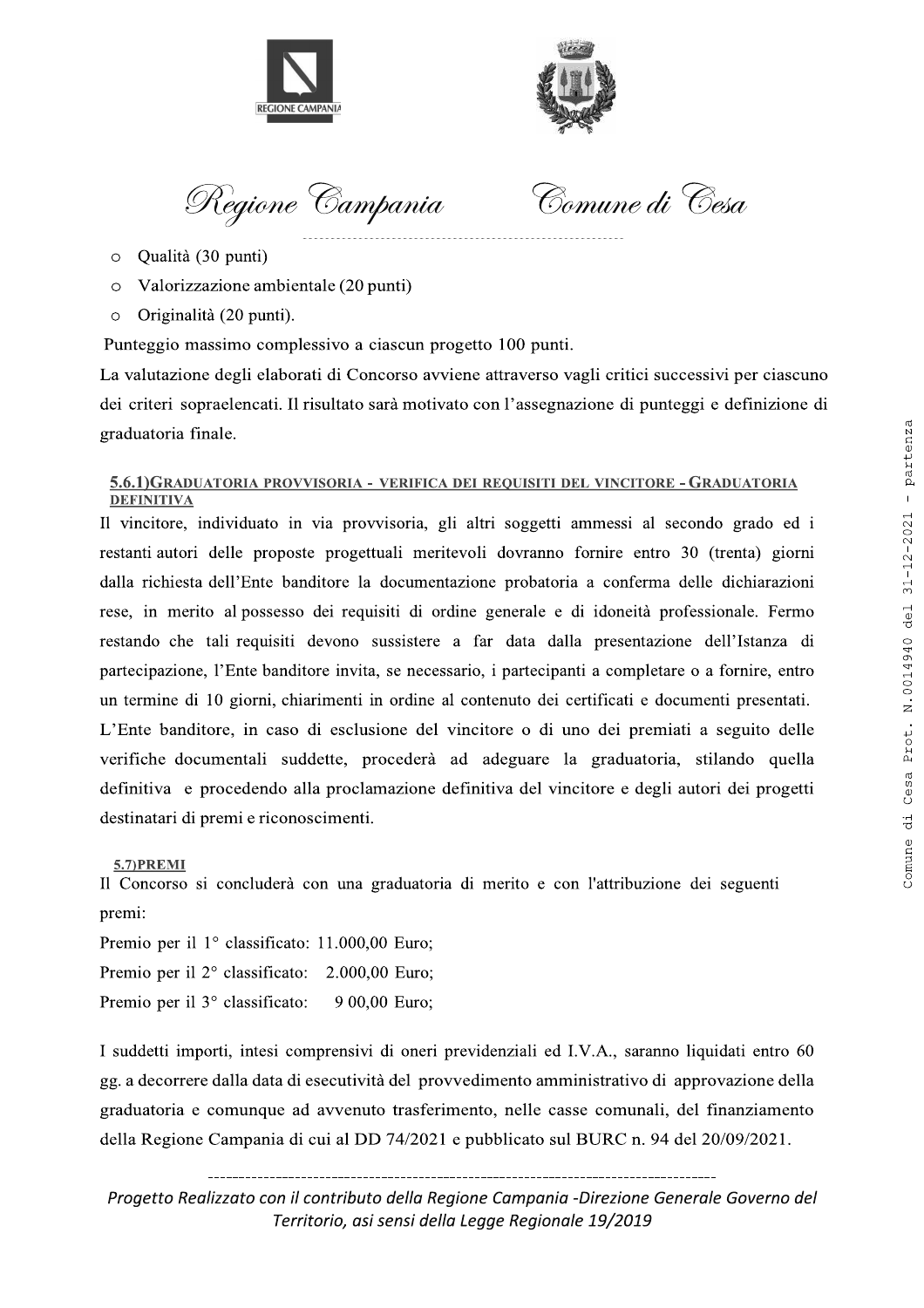



Regione Campan

Comune di Cesa

Avranno diritto al premio solo i concorrenti che conseguiranno al secondo grado del Concorso un punteggio non inferiore a 40/100. Le economie derivanti dall'eventuale non assegnazione di un premio, saranno destinate secondo disposizioni dell'Ente.

# 6) OPERAZIONI CONCLUSIVE

# 6.1) AFFIDAMENTO DELL'INCARICO

Il vincitore del Concorso, entro 60 giorni dalla proclamazione, dovrà completare lo sviluppo degli elaborati concorsuali, raggiungendo il livello del progetto di fattibilità tecnica ed economica.

# A seguito del reperimento delle risorse finanziarie, ai sensi dell'art. 152 comma 5 del Codice, al vincitore saranno affidate, con procedura negoziata senza previa pubblicazione di bando, i successivi livelli di progettazione.

In tal caso, il vincitore dovrà dimostrare il possesso dei requisiti speciali di cui al paragrafo 3.3 anche ricorrendo, dopo la conclusione della procedura concorsuale, all'avvalimento ai sensi dell'art.89 del codice o alla costituzione di un raggruppamento temporaneo tra i soggetti di cui al comma 1 dell'articolo 46, come stabilito dall'articolo 152, comma 5 del Codice. **EXECUTE CONCELUSIVE**<br> **EXECUTE CONCELUSIVE**<br> **EXECUTE CONCELUSIVE**<br> **EXECUTE CONCELUSIVE**<br> **EXECUTE CONCELUSIVE**<br> **EXECUTE CONCENSIVE**<br> **EXECUTE CONCENSIVE**<br> **EXECUTE CONCENSIVE**<br> **EXECUTE CONCENSIVE**<br> **EXECUTE CONCENSIV** 

Per la tempistica si considerano i giorni naturali e consecutivi di calendario.

# 7) PROTEZIONE DEI DATI PERSONALI E TUTELA GIURISDIZIONALE

# 7.1) INFORMATIVA AI SENSI DELL'ART. 13 DEL D.LGS. N. 196/2003

Ai sensi dell'art. 7 del D.Lgs. n. 196/2003, i dati personali acquisiti saranno utilizzati ai soli fini del presente bando e dei rapporti ad esso connessi. Alle parti è riconosciuto il diritto di accesso ai propri dati, di richiederne la correzione, l'integrazione ed ogni altro diritto ivi contemplato.

Ai sensi dell'art. 71 del D.P.R. n. 445/2000, gli enti banditori hanno facoltà di effettuare idonei controlli a campione e, comunque, in tutti i casi in cui sorgessero dubbi sulla veridicità delle dichiarazioni sostitutive rese ai fini della partecipazione al concorso.

#### PUBBLICAZIONE DEL BANDO

Il bando di concorso, nel rispetto di quanto previsto dagli articoli 71,72,73 del D.Lgs.  $50/2016$ , sarà:

- $\triangleright$  trasmesso alla Gazzetta Ufficiale della Comunità Europea;
- l bando di concorso, nel rispetto di quanto previsto dagli articoli 71,72,73 del D.Lgs. 50/2016,<br>
arà:<br>
\* trasmesso alla Gazzetta Ufficiale della Comunità Europea;<br>
\* pubblicato sulla Gazzetta Ufficiale della Repubblica It  $\geq$  pubblicato sulla Gazzetta Ufficiale della Repubblica Italiana ai sensi dell'art. 2, comma 6, del